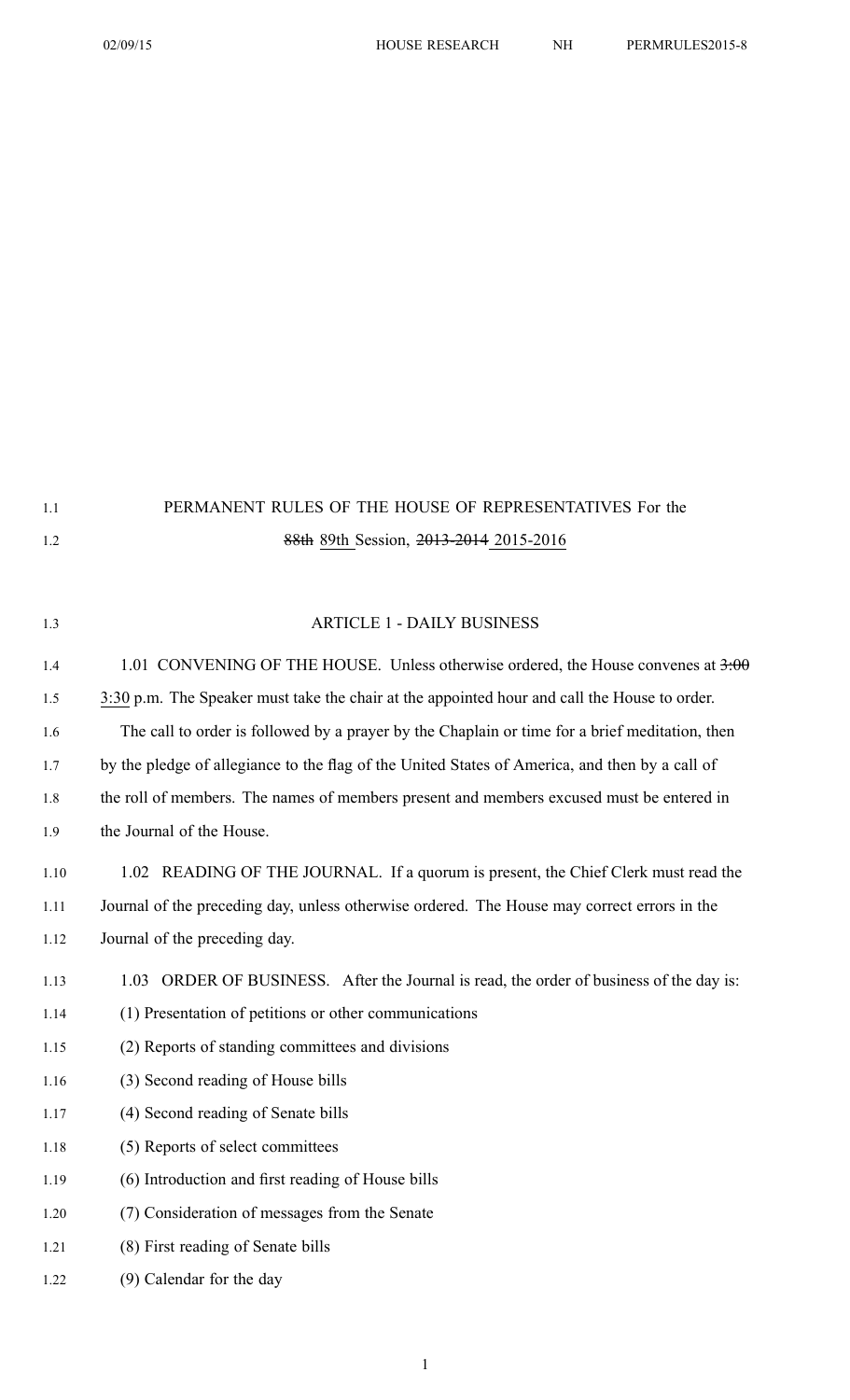02/09/15 HOUSE RESEARCH NH PERMRULES2015-8

2.1 (10) Motions and resolutions 2.2 The House may advance or revert from any order of business to any other order of business 2.3 either without objection, or by majority vote of the whole House. 2.4 Conference committees on House bills and the Committee on Rules and Legislative 2.5 Administration may repor<sup>t</sup> at any time. 2.6 1.04 REPORTING OF BILLS. A bill must be reported to the House on three different days 2.7 before its passage, excep<sup>t</sup> as provided in Rule 5.02. The first report, called the first reading, occurs 2.8 when it is introduced; the second report, called the second reading, occurs when it has been 2.9 reported by the appropriate standing committees and divisions for consideration by the House; the 2.10 third report, called the third reading, occurs when it is ready for the vote on passage. 2.11 1.10 INTRODUCTION OF BILLS AND RESOLUTIONS. A bill or resolution must be 2.12 submitted to the Speaker at least 24 hours before the convening of the daily session at which it 2.13 is to be introduced. 2.14 A bill or resolution must be introduced in triplicate duplicate and each copy must bear the 2.15 signature of the member or the name of the committee or division introducing it. 2.16 In regular session, <sup>a</sup> bill prepared by <sup>a</sup> department or agency of state governmen<sup>t</sup> must be 2.17 introduced and given its first reading at least ten days before the date of the first committee deadline. 2.18 Each annual session, the Committee on Rules and Legislative Administration may designate <sup>a</sup> 2.19 date after which <sup>a</sup> House File may not be introduced during that annual session, unless approved 2.20 for introduction by the Committee on Rules and Legislative Administration. The date must be at 2.21 least 14 calendar days after the Committee acts under this paragraph, but no earlier than May 2.22 1 of each annual session. 2.23 1.11 FIRST READING AND REFERENCE OF BILLS. A bill or resolution must be 2.24 reported and given its first reading when it is introduced. A bill or resolution must not be objected 2.25 to when it is introduced. 2.26 After its first reading, the Speaker must refer <sup>a</sup> bill or resolution to the appropriate standing 2.27 committee or division, excep<sup>t</sup> as provided in Rule 1.15 and Rule 1.13. 2.28 Congratulatory resolutions referred to in Rule 4.02 are exemp<sup>t</sup> from this Rule. 2.29 Except as otherwise provided in these Rules, after the Speaker refers <sup>a</sup> bill or resolution, <sup>a</sup> 2.30 majority vote of the whole House is required for the House to re-refer the bill or resolution. 2.31 1.12 AUTHORS OF BILLS AND RESOLUTIONS. A bill, memorial, or resolution must 2.32 not have more than 35 authors. After <sup>a</sup> bill or resolution is introduced and given its first reading: 2.33 (a) <sup>a</sup> member may be removed as an author, by motion of the member; and (b) <sup>a</sup> member wishing 2.34 to be an author may be added as an author, by motion of the author of the bill or resolution.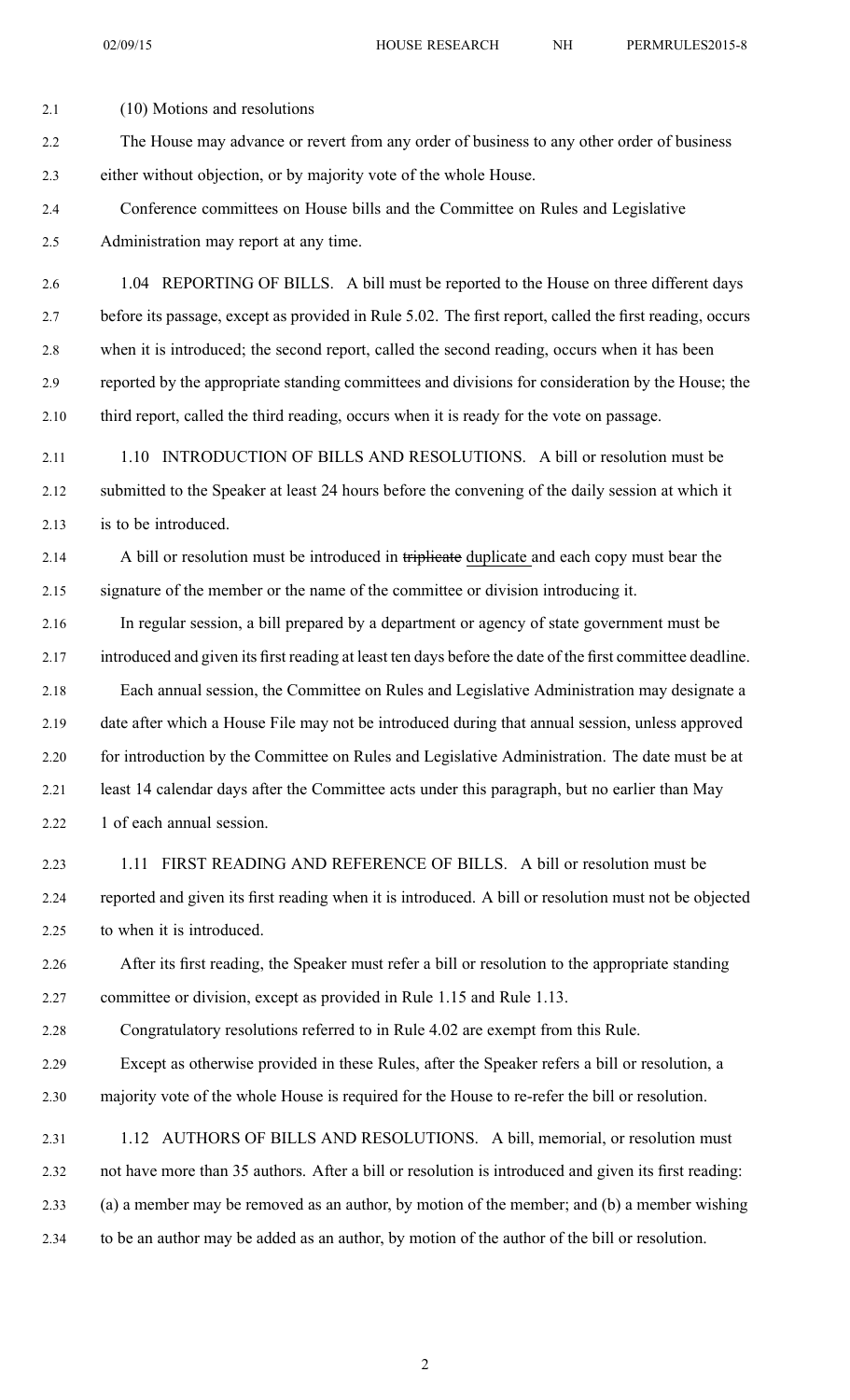3.1 1.13 INTRODUCTION OF COMMITTEE OR DIVISION BILLS. A standing or special 3.2 committee of the House or <sup>a</sup> division of the House may introduce <sup>a</sup> bill as <sup>a</sup> committee or division 3.3 bill on any subject within its purview. When <sup>a</sup> committee or division bill is introduced and read 3.4 for the first time, the Speaker may refer it to <sup>a</sup> standing committee or division. If the Speaker 3.5 does not refer it, the bill must be laid over one day. Then it must be read for the second time 3.6 and placed on the General Register.

3.7 1.14 RECESS BILL INTRODUCTIONS. During the period between the last day of the 3.8 regular session in an odd-numbered year and the first day of the regular session in the next year, <sup>a</sup> 3.9 bill filed with the Speaker for introduction must be given <sup>a</sup> file number and may be unofficially 3.10 referred by the Speaker to an appropriate standing committee or division.

3.11 1.15 DISPOSITION OF SENATE FILES. A Senate File received by the House that is 3.12 accompanied by <sup>a</sup> message announcing its passage by the Senate must be referred to the appropriate 3.13 standing committee or division under Rule 1.11. But if <sup>a</sup> Senate File is received that <sup>a</sup> member 3.14 requests be compared to <sup>a</sup> House File already reported by <sup>a</sup> standing committee or division of the 3.15 House and placed on the General Register or on the Calendar for the Day, the Senate File must be 3.16 referred to the Chief Clerk for comparison. If The Chief Clerk reports that shall report whether 3.17 the Senate File is identical or not identical to the House File, and the Senate File may, by majority 3.18 vote, be substituted for the House File and take its place. The fact that the bills are identical or not 3.19 identical must be entered in the Journal and the House File is then considered withdrawn.

3.20 A Senate File that is amended on the floor of the House, excep<sup>t</sup> at the time of final passage, 3.21 and <sup>a</sup> Senate File that has been reported to the House with amendments by <sup>a</sup> House standing 3.22 committee or division, must be unofficially engrossed and reprinted by the Chief Clerk. An 3.23 amendment may be offered to an unofficial engrossmen<sup>t</sup> of <sup>a</sup> Senate File.

3.24 1.20 GENERAL REGISTER. The General Register consists of all bills that have received <sup>a</sup> 3.25 second reading. Bills must be placed on the General Register in the order that they receive 3.26 their second reading. A bill must be on the General Register, be given to each member, and be 3.27 available to the public before it may be considered by the House on the Calendar for the Day or 3.28 the Fiscal Calendar. Each day that the House meets in session, the Chief Clerk must publish <sup>a</sup> list 3.29 of the bills on the General Register.

3.30 1.21 CALENDAR FOR THE DAY. The Calendar for the Day is <sup>a</sup> list of bills that are to be 3.31 considered that day by the House. The House must consider each item on the Calendar for the Day 3.32 in the order determined by the presiding officer. After consideration by the House, unless otherwise 3.33 disposed of, the bill must immediately be given its third reading and placed upon its passage.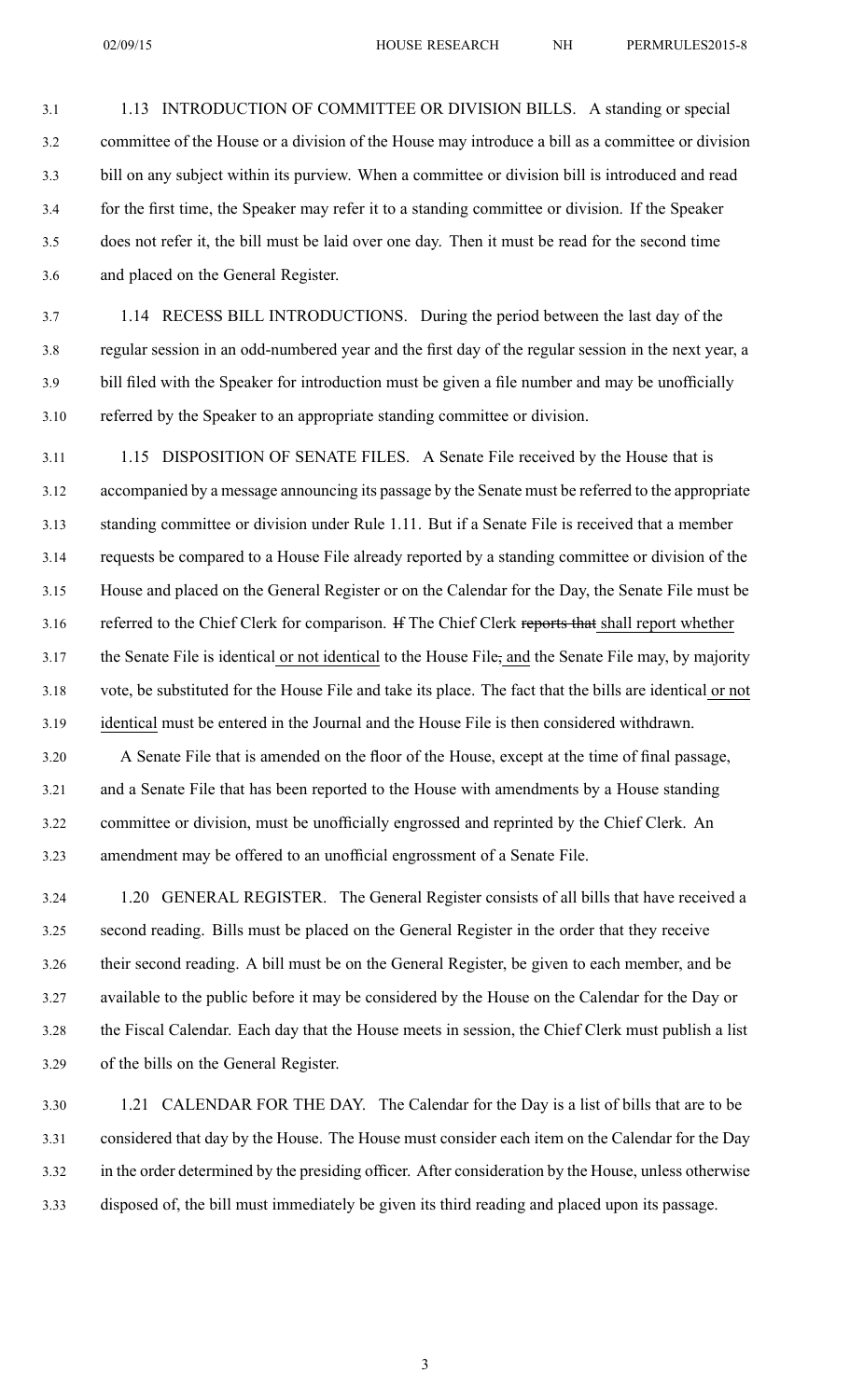4.1 A bill that has received its second reading may be placed on the Calendar for the Day by the 4.2 Committee on Rules and Legislative Administration or by order of the House upon the motion of 4.3 <sup>a</sup> member as provided in this Rule.

4.4 The Committee on Rules and Legislative Administration must designate the bills that are 4.5 to be on the Calendar for the Day. During regular session, the Committee must designate the 4.6 bills by 5:00 p.m. the day before the day that the bills are to be on the Calendar, excep<sup>t</sup> that the 4.7 Committee may designate the bills at any time after <sup>a</sup> day specified by the Committee on Rules 4.8 and Legislative Administration. After the Committee designates the bills, the Chief Clerk must 4.9 publish the Calendar for the Day. In order to trigger <sup>a</sup> prefiling requirement, the calendar for the 4.10 day must be established in accordance with Rule 3.33.

4.11 A bill that is on the General Register for more than ten legislative days may be placed on the 4.12 Calendar for the Day by <sup>a</sup> majority vote of the whole House, acting on the motion of <sup>a</sup> member. A 4.13 bill placed on the Calendar for the Day in this manner must be considered first the next time that 4.14 the House reaches the order of business "Calendar for the Day." A member must give notice to the 4.15 Speaker and the Chief Clerk three legislative days before making <sup>a</sup> motion to place <sup>a</sup> bill on the 4.16 Calendar for the Day. The notice must specify the number and title of the bill. Only the member 4.17 who gave notice to the Speaker and the Chief Clerk, or another member designated in writing by 4.18 the member who gave notice, may make the motion to place the bill on the Calendar for the Day. 4.19 After the third legislative day following the day of notice, the motion must be made the first time 4.20 that the House reaches the order of business "Motions and Resolutions." If the motion is not made 4.21 at that time, the member who gave notice forfeits the right to make that motion.

4.22 A bill may be continued on the Calendar for the Day by <sup>a</sup> majority vote of the whole House. 4.23 A third motion by the author of <sup>a</sup> bill to continue it on the Calendar for the Day is not in order; 4.24 upon such <sup>a</sup> motion, the bill must be stricken from the Calendar and returned to the General 4.25 Register in the order of its second reading. The Calendar for the Day expires when the House 4.26 adjourns for the day, unless the House, by <sup>a</sup> majority vote of the whole House, continues items 4.27 remaining on the Calendar to the next day.

4.28 1.22 FISCAL CALENDAR. A finance bill that has had its second reading must be 4.29 considered by the House when requested by the Chair of the Committee on Ways and Means or 4.30 by <sup>a</sup> designee of the Chair. A bill relating to taxes or raising revenue that has had its second 4.31 reading must be considered by the House when requested by the Chair of the Committee on Taxes 4.32 or <sup>a</sup> designee of the Chair.

4.33 During regular session, <sup>a</sup> chair must announce the intention to make the reques<sup>t</sup> by 5:00 p.m. 4.34 the legislative day before the day that the reques<sup>t</sup> for consideration is to be made, excep<sup>t</sup> that the 4.35 Chair may designate the bills at any time after <sup>a</sup> day specified by the Committee on Rules and 4.36 Legislative Administration. During periods when the 5:00 p.m. requirement does not apply, the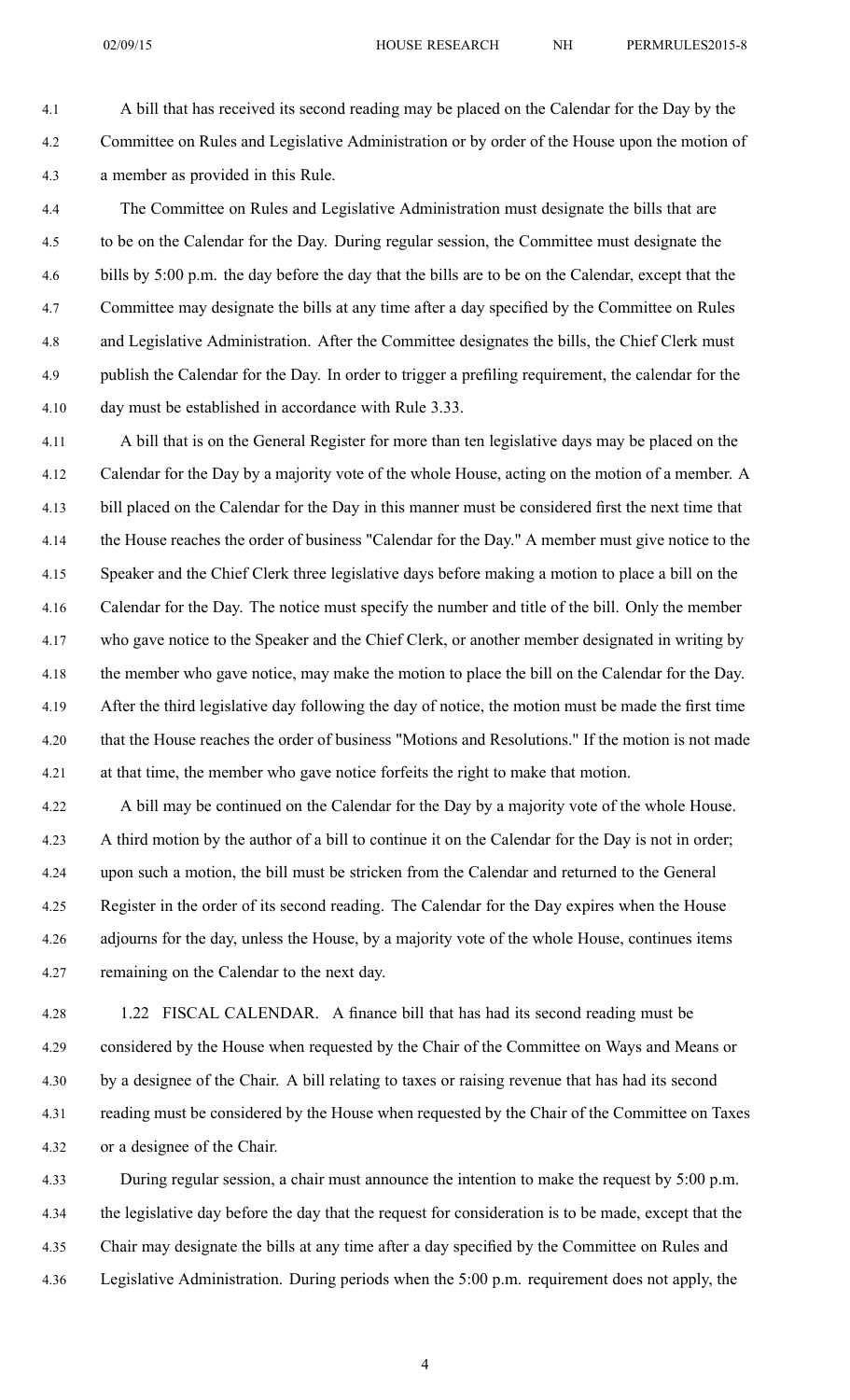5.1 chair must announce the intention at least two hours before making the request. In order to trigger 5.2 <sup>a</sup> prefiling requirement <sup>a</sup> notice given under Rule 1.22 must comply with Rule 3.33.

- 5.3 After consideration by the House on the Fiscal Calendar, unless otherwise disposed of, the bill 5.4 must immediately be given its third reading and placed upon its passage.
- 5.5 1.30 THIRD READING OF BILLS. An amendment must not be received after the third 5.6 reading of <sup>a</sup> bill without unanimous consent, excep<sup>t</sup> to fill blanks or to amend the title.

5.7 At any time before it is passed, <sup>a</sup> bill or resolution may be referred or re-referred by <sup>a</sup> majority 5.8 vote of the whole House. If the committee or division to which it is referred or re-referred reports 5.9 an amendment to it, the bill or resolution must again be given its second reading and placed on 5.10 the General Register.

- 5.11 1.40 PUBLICATION OF BILLS FOR THE HOUSE. After <sup>a</sup> bill receives its second reading, 5.12 the bill must be prepared and published or made electronically available for consideration by the 5.13 House. A majority of the House may order the publication of <sup>a</sup> bill at any time.
- 5.14 1.50 ADJOURNING OF THE HOUSE. The House may not meet during <sup>a</sup> legislative day 5.15 after midnight, excep<sup>t</sup> that the House, by majority vote, may meet pas<sup>t</sup> the time of adjournment 5.16 required by this Rule.
- 

## 5.17 ARTICLE 2 - FLOOR PROCEEDINGS, VOTING, DECORUM

5.18 2.01 ABSENCE OF MEMBERS AND OFFICERS. Unless illness or other sufficient cause 5.19 prevents attendance, <sup>a</sup> member or officer of the House must not be absent from <sup>a</sup> session of the 5.20 House without the prior permission of the Speaker.

5.21 2.02 CALL OF THE HOUSE. Ten members may demand <sup>a</sup> call of the House at any time 5.22 until voting begins. After the House is placed under call, <sup>a</sup> second roll call on any aspec<sup>t</sup> of 5.23 <sup>a</sup> call of the House is out of order.

5.24 When <sup>a</sup> call is demanded, the doors of the chamber must be closed, the roll called, and the 5.25 absent members sent for; and no member is allowed to leave the chamber until the roll call is 5.26 suspended or completed. During the roll call, no motion is in order excep<sup>t</sup> <sup>a</sup> motion pertaining to 5.27 matters incidental to the call.

5.28 Proceedings under the roll call may be suspended by <sup>a</sup> majority vote of the whole House. The 5.29 Sergeant at Arms must not permit <sup>a</sup> member to leave the Chamber unless the member is excused 5.30 by the Speaker, or the call of the House has been lifted by <sup>a</sup> majority vote of the whole House.

5.31 2.03 ROLL CALL VOTE. A roll call vote is required to pass <sup>a</sup> bill or to adopt <sup>a</sup> resolution 5.32 or motion directing the paymen<sup>t</sup> of money. In all other cases <sup>a</sup> roll call vote may be ordered only 5.33 if 15 members demand it. When the House is taking <sup>a</sup> roll call vote on another issue, <sup>a</sup> roll call 5.34 vote may not be ordered on <sup>a</sup> motion that members not voting be excused from voting.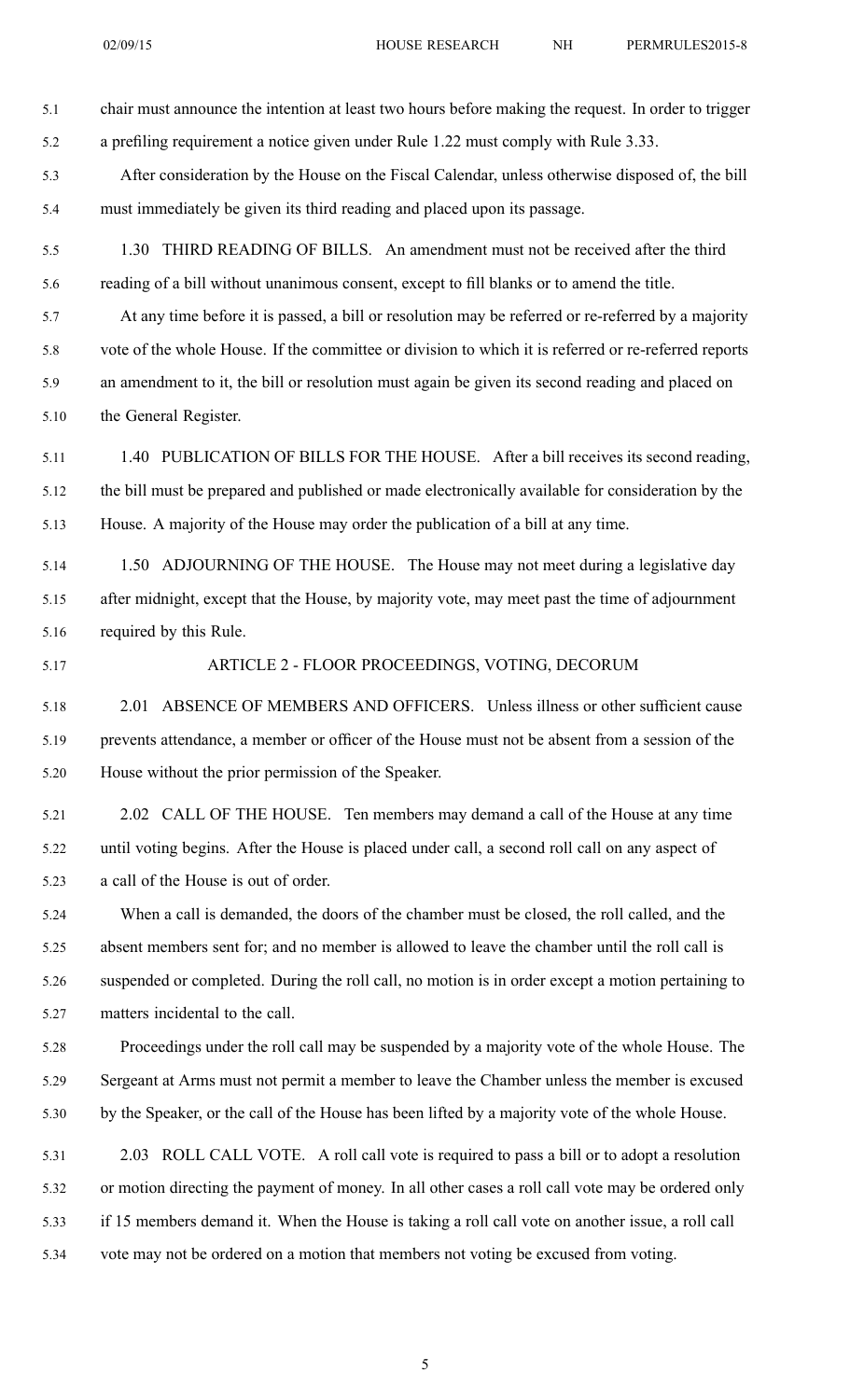6.1 2.04 EXPLAINING OR CHANGING VOTE. A member must not explain <sup>a</sup> vote or discuss 6.2 the question during <sup>a</sup> roll call vote. A member must not change <sup>a</sup> vote or move for the record 6.3 an intention to have voted or voted differently after the result of the roll call vote is announced 6.4 from the chair by the Speaker.

6.5 2.05 EVERY UNEXCUSED MEMBER TO VOTE. A member who has an immediate 6.6 interest in <sup>a</sup> question must not vote on it.

6.7 Every other member presen<sup>t</sup> before the result of <sup>a</sup> vote is declared by the presiding officer 6.8 must vote for or against the matter before the House, unless the House excuses the member from 6.9 voting. But <sup>a</sup> member is not required to vote on any matter concerning <sup>a</sup> memorial resolution.

6.10 A member who does not vote when the member's name is called must state reasons for not 6.11 voting. After the vote has been taken but before the presiding officer has announced the result of 6.12 the vote, the presiding officer must submit to the House the question: "Shall the member, for the 6.13 reasons stated, be excused from voting?" The question must be decided without debate. After 6.14 the question is decided, the presiding officer must announce the result of the vote, after which 6.15 other proceedings about the nonvoting member may take place.

6.16 2.10 ELECTRONIC VOTING SYSTEM. An electronic voting system under the control 6.17 of the Speaker may be used to take any vote excep<sup>t</sup> <sup>a</sup> vote on an election or if the House is 6.18 currently taking <sup>a</sup> roll call. A member must not vote on <sup>a</sup> question excep<sup>t</sup> at the member's own 6.19 seat in the chamber.

6.20 2.15 RECORDED FLOOR PROCEEDINGS. Proceedings on the floor of the House must be 6.21 recorded on an appropriate audio recording medium under the direction of the Chief Clerk. The 6.22 Chief Clerk must transmit <sup>a</sup> copy of the recordings to the Director of the Legislative Reference 6.23 Library. The Legislative Reference Library must keep the recordings available for public use 6.24 under its rules during the legislative biennium when the recordings were created and for eight 6.25 years thereafter. The Library may then preserve or dispose of the recordings as the Library sees fit. 6.26 A person may obtain <sup>a</sup> copy of <sup>a</sup> recording while it is kept in the Library by paying <sup>a</sup> fee 6.27 determined by the House Controller to cover the cost of preparing the copy.

6.28 Discussion preserved under this Rule is not intended to be admissible in <sup>a</sup> court or 6.29 administrative proceeding on an issue of legislative intent.

6.30 2.20 DUTIES OF MEMBERS. Members must keep their seats until the Speaker announces 6.31 adjournment.

6.32 A member, before speaking, must rise and respectfully address the Speaker and must not speak 6.33 further until recognized by the Speaker. If more than one member rises at the same time, the 6.34 Speaker must select the member to speak first.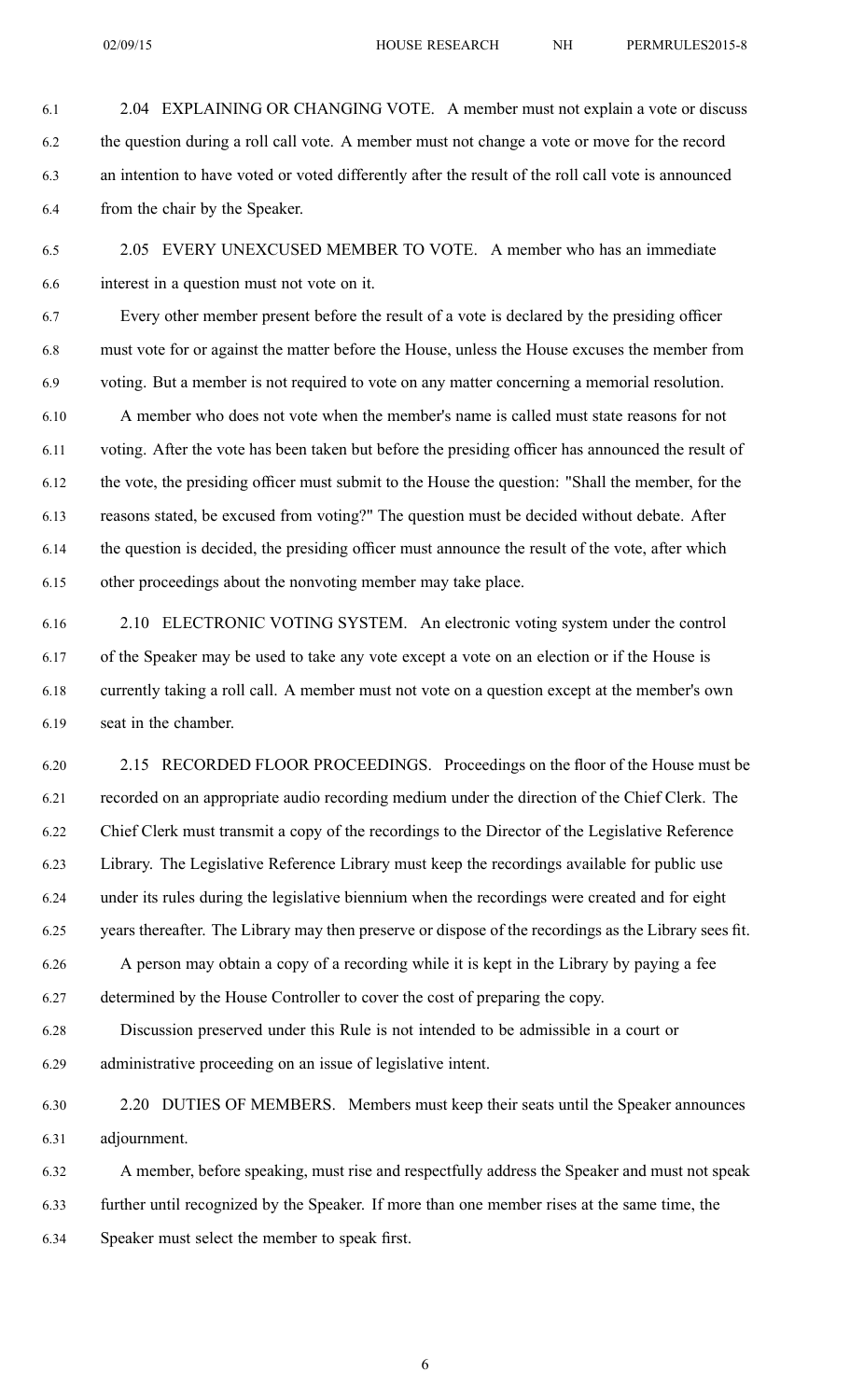7.1 2.21 NOTICE OF INTENT TO DEBATE A RESOLUTION. A member may give notice of 7.2 intent to debate <sup>a</sup> resolution, excep<sup>t</sup> <sup>a</sup> resolution introduced as <sup>a</sup> house file or <sup>a</sup> senate file under 7.3 Rule 4.02 or <sup>a</sup> resolution offered by the Committee on Rules and Legislative Administration or 7.4 the Committee on Ethics.

7.5 The notice may be given at any time before the vote is taken on the resolution. If the notice is 7.6 given, the resolution must be laid over one day without debate or any other action.

7.7 2.30 QUESTIONS OF ORDER. If <sup>a</sup> member violates the Rules in any way, the Speaker 7.8 must, or another member may, call the member to order. The member called to order must 7.9 immediately sit down unless another member moves to permit the member who was called to 7.10 order to explain. In either case, the House, if appealed to, must decide the question without 7.11 debate. Only if the decision is in favor of the member called to order may that member proceed. 7.12 The House may censure or punish <sup>a</sup> member called to order.

7.13 2.31 OFFENSIVE WORDS IN DEBATE. If <sup>a</sup> member is called to order for offensive words 7.14 in debate, the member calling for order must repor<sup>t</sup> the words to which exception is taken and the 7.15 Clerk must record them. A member must not be held to answer, or be subject to censure of the 7.16 House, for language used in debate unless exception is taken before another member speaks or 7.17 other business takes place.

7.18 2.32 ORDER IN DEBATE. Except for the member who offered the motion, amendment, 7.19 or proposition under consideration, <sup>a</sup> member must not speak more than twice on the subject, 7.20 without leave of the House, nor more than once until every other member wishing to speak on 7.21 the subject has had an opportunity to do so.

7.22 2.33 ORDER DURING SESSION. A member must not walk out of or across the Chamber 7.23 while the Speaker is putting the question. A member must not engage in private conversation 7.24 while another member is speaking or pass between <sup>a</sup> speaking member and the Chair. A member 7.25 must not disrupt order and decorum in the Chamber by possessing or using any audiovisual 7.26 display, including but not limited to placards, signs, photographs, visual aids, or the use of any 7.27 video images or audio, excep<sup>t</sup> for such items that are distributed to members at their desks for the 7.28 purpose of conducting business of the day.

7.29 2.34 PERSONS BY THE CHIEF CLERK'S DESK DURING VOTE. No person may remain 7.30 by the Chief Clerk's desk during <sup>a</sup> roll call vote.

7.31 2.39 EXECUTIVE BRANCH OR LOBBYIST PRESENCE IN COMMITTEE. No House 7.32 committee, division or subcommittee shall permit any member or staff of the executive branch, 7.33 registered lobbyist, or lobbyist principal, to be seated at the committee table with members of the 7.34 House during official proceedings of committees of the House.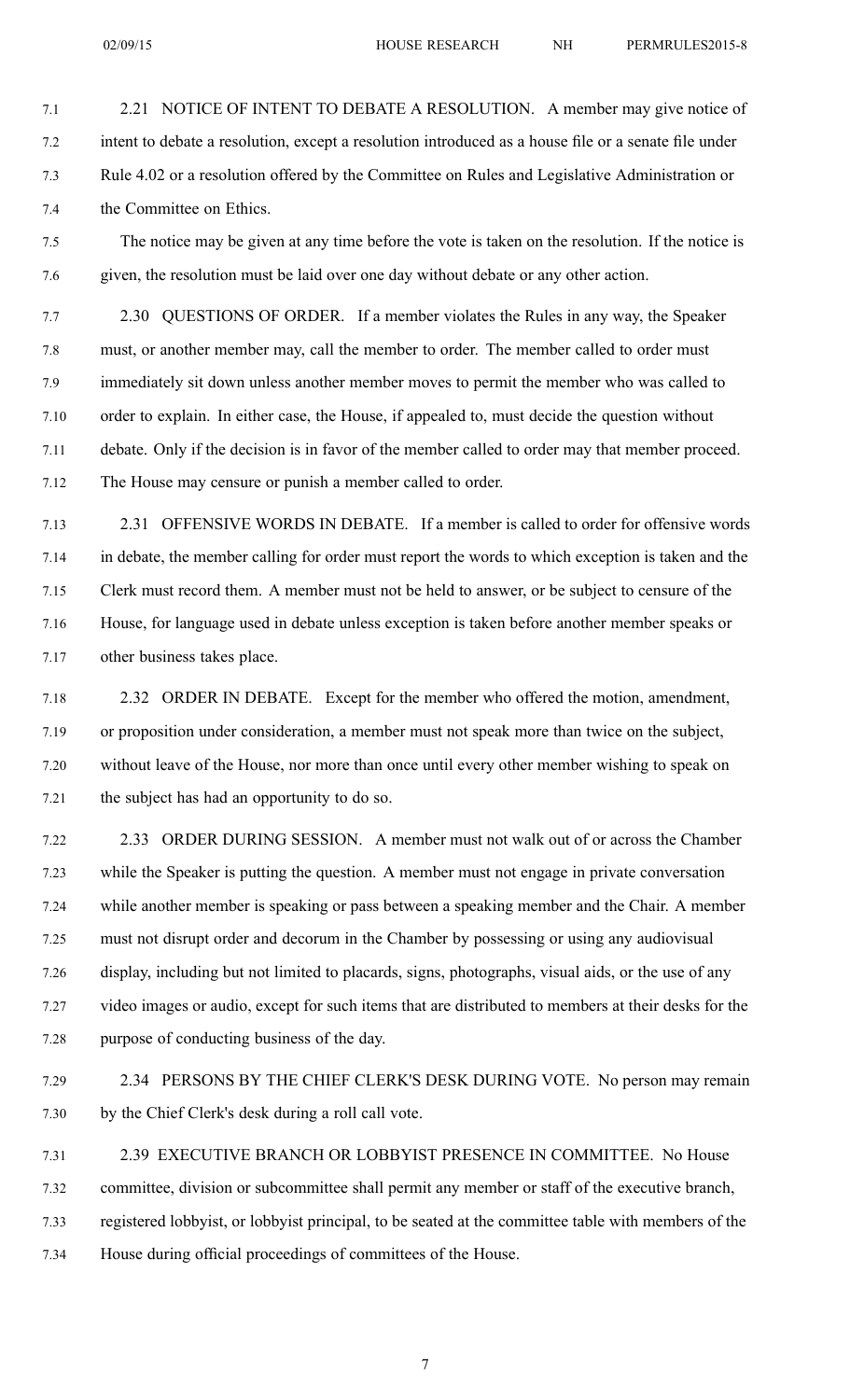8.1 2.40 ADMITTANCE TO FLOOR. No person other than <sup>a</sup> member may be admitted to the 8.2 House Chamber, except: properly authorized employees; the Chief Executive and ex-governors 8.3 of the State of Minnesota; members of the Senate; heads of departments of the state government; 8.4 judges of the Supreme Court, Court of Appeals, and District Courts; members of Congress; 8.5 those persons invited to address the body or <sup>a</sup> joint convention of the house and senate, and 8.6 guests for such an address or joint convention; <sup>a</sup> family member of <sup>a</sup> member; and properly 8.7 accredited representatives of radio and television stations, newspapers and press associations, as 8.8 provided for in these Rules. 8.9 Any other person may be issued <sup>a</sup> permit by the Speaker good for the day, but that person must 8.10 be seated near the Speaker's rostrum, and must not engage in conversation that disturbs the 8.11 business of the House. Before issuing <sup>a</sup> permit, the Speaker must make certain that the person 8.12 does not seek the floor of the House to influence decisions of the House. 8.13 The alcoves in the Chambers are for the use of members only, and the Sergeant at Arms must 8.14 keep them clear of others. 8.15 From one hour before the time the House is scheduled to convene until one hour after the 8.16 House adjourns for the day, the retiring room is reserved for the exclusive use of the members 8.17 and employees of the House. As long as the Senate prohibits entry of House members into its 8.18 retiring room, no Senators may enter the House retiring room during the time it is reserved for 8.19 exclusive use of members and employees. A committee or division meeting must not be held 8.20 there excep<sup>t</sup> emergency meetings authorized by the Speaker. The Sergeant at Arms must strictly 8.21 enforce this provision. 8.22 Unless an extraordinary condition exists the Speaker must not entertain <sup>a</sup> reques<sup>t</sup> to suspend 8.23 this Rule or presen<sup>t</sup> the reques<sup>t</sup> of <sup>a</sup> member for unanimous consent to suspend this Rule. 8.24 2.41 MEDIA NEWS REPORTERS. Accredited representatives of the press, press 8.25 associations, and radio and television stations must be given equal press privileges by the House. 8.26 A person wishing to repor<sup>t</sup> proceedings of the House may apply to the Chief Sergeant at Arms 8.27 for <sup>a</sup> media pass and assignment to suitable available space. The Sergeant may coordinate the 8.28 issuance of media passes with the appropriate senate authority. 8.29 Television stations must be permitted to televise sessions of the House. Media representatives 8.30 must be allowed access to both wells in the gallery of the House chambers.

8.31 2.42 LOBBYISTS. (a) A lobbyist shall not appear before <sup>a</sup> House committee pursuan<sup>t</sup> to 8.32 the lobbyist's employment unless the lobbyist is in compliance with the law requiring lobbyist 8.33 registration, Minnesota Statutes, sections 10A.03 to 10A.06. A lobbyist, when appearing before <sup>a</sup> 8.34 committee, shall disclose to the committee on whose behalf the lobbyist speaks and the purpose

8.35 of the lobbyist's appearance.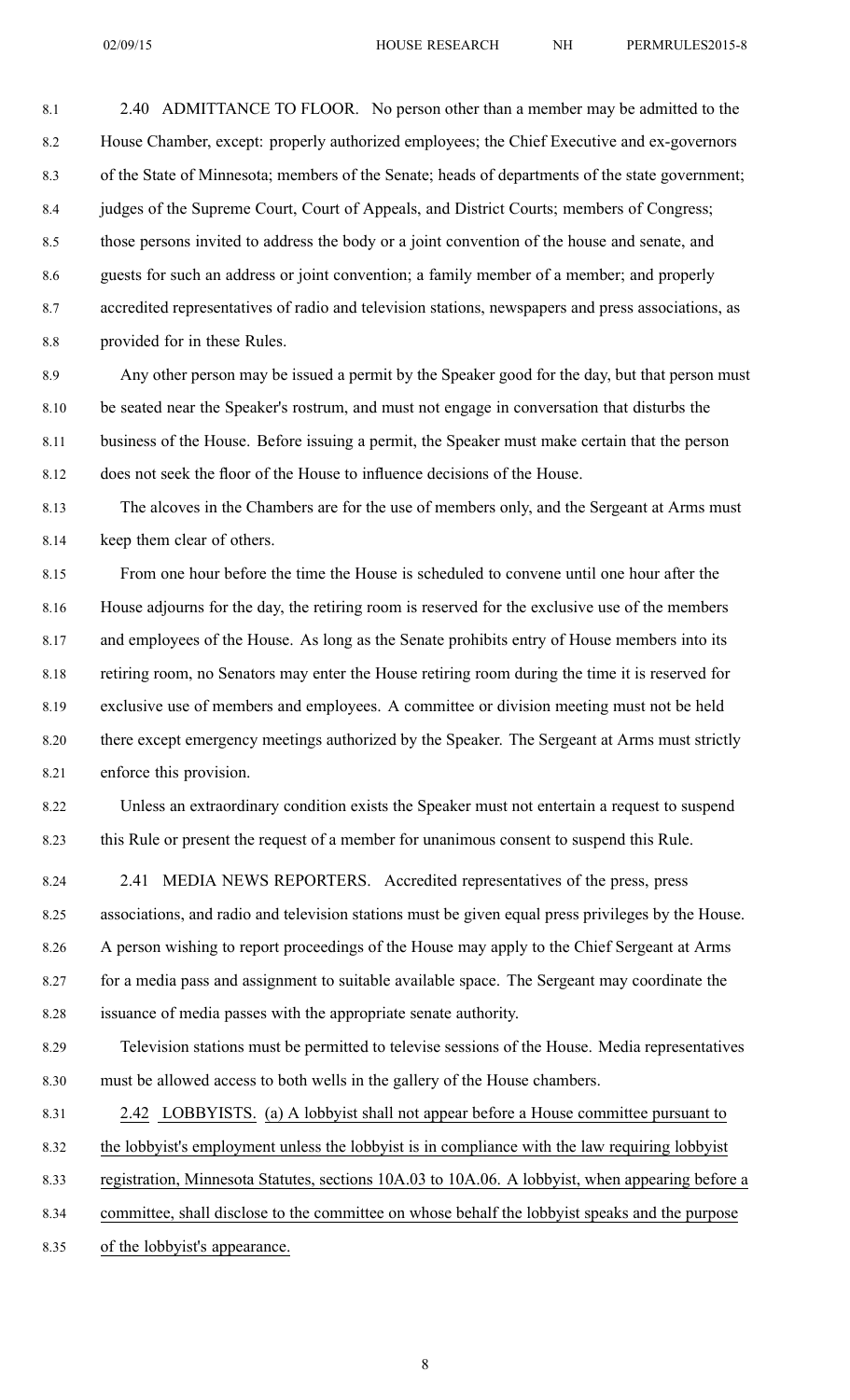| . . | 1 LIMBRO LLOZVIJ |
|-----|------------------|
|     |                  |
|     |                  |
|     |                  |

| 9.1  | (b) A lobbyist shall not knowingly, either directly or through a third party, furnish false or       |
|------|------------------------------------------------------------------------------------------------------|
| 9.2  | misleading information or make a false or misleading statement that is relevant and material         |
| 9.3  | to a matter before the House or any of its committees, subcommittees, or divisions when the          |
| 9.4  | lobbyist knows or should know it will influence the judgment or action of the House or any of        |
| 9.5  | its committees, subcommittees, or divisions.                                                         |
| 9.6  | (c) The Committee on Ethics shall investigate a complaint by a member of the House in                |
| 9.7  | writing under oath received before adjournment sine die in the last year of a House term or during   |
| 9.8  | a special session held after that time that a lobbyist has violated Rule 2.42. The investigatory     |
| 9.9  | procedures of Rule 6.10 apply, except as provided in this rule. The complaint and proceedings on     |
| 9.10 | the complaint are private until the Committee has found probable cause to believe that a violation   |
| 9.11 | of Rule 2.42 has occurred, unless they are made public by the lobby ist whose conduct is the         |
| 9.12 | subject of the complaint or by the vote of at least three members of the Committee.                  |
| 9.13 | ARTICLE 3 - MOTIONS, AMENDMENTS, AND OTHER PROPOSITIONS                                              |
| 9.14 | AMENDMENTS AND OTHER MOTIONS. An amendment or other motion must not<br>3.01                          |
| 9.15 | be debated until after it is stated by the Speaker.                                                  |
| 9.16 | After an amendment or other motion is stated by the Speaker it is in possession of the House,        |
| 9.17 | but the mover may withdraw it at any time before it is amended or decided. Unless a motion,          |
| 9.18 | resolution, or amendment is withdrawn on the day it is made, it must be entered in the Journal,      |
| 9.19 | with the name of the member offering it.                                                             |
| 9.20 | Except as otherwise permitted by the Speaker, an amendment or other motion must be in                |
| 9.21 | writing, and five copies of it must be given to the Chief Clerk.                                     |
| 9.22 | 3.02 ORDER OF PUTTING QUESTION; FILLING BLANKS. Except for a privileged                              |
| 9.23 | question, questions before the House or a committee or division must be put in the order they are    |
| 9.24 | moved. In filling a blank, a motion for the largest sum or the longest time must be put first.       |
| 9.25 | 3.03 DIVISION OF A QUESTION. A member may request the division of a question that                    |
| 9.26 | contains more than one separate and distinct point. A motion to strike and insert is not divisible.  |
| 9.27 | The failure of a motion to strike does not preclude another motion to amend or to strike and insert. |
| 9.28 | PRECEDENCE OF MOTIONS. While a question is under consideration, only the<br>3.10                     |
| 9.29 | following motions may be received:                                                                   |
| 9.30 | $(1)$ To fix the time of adjournment                                                                 |
| 9.31 | $(2)$ To adjourn                                                                                     |
| 9.32 | (3) To lay on the table                                                                              |
| 9.33 | (4) For the previous question                                                                        |
| 9.34 | $(5)$ To refer                                                                                       |
| 9.35 | (6) To postpone to a day certain                                                                     |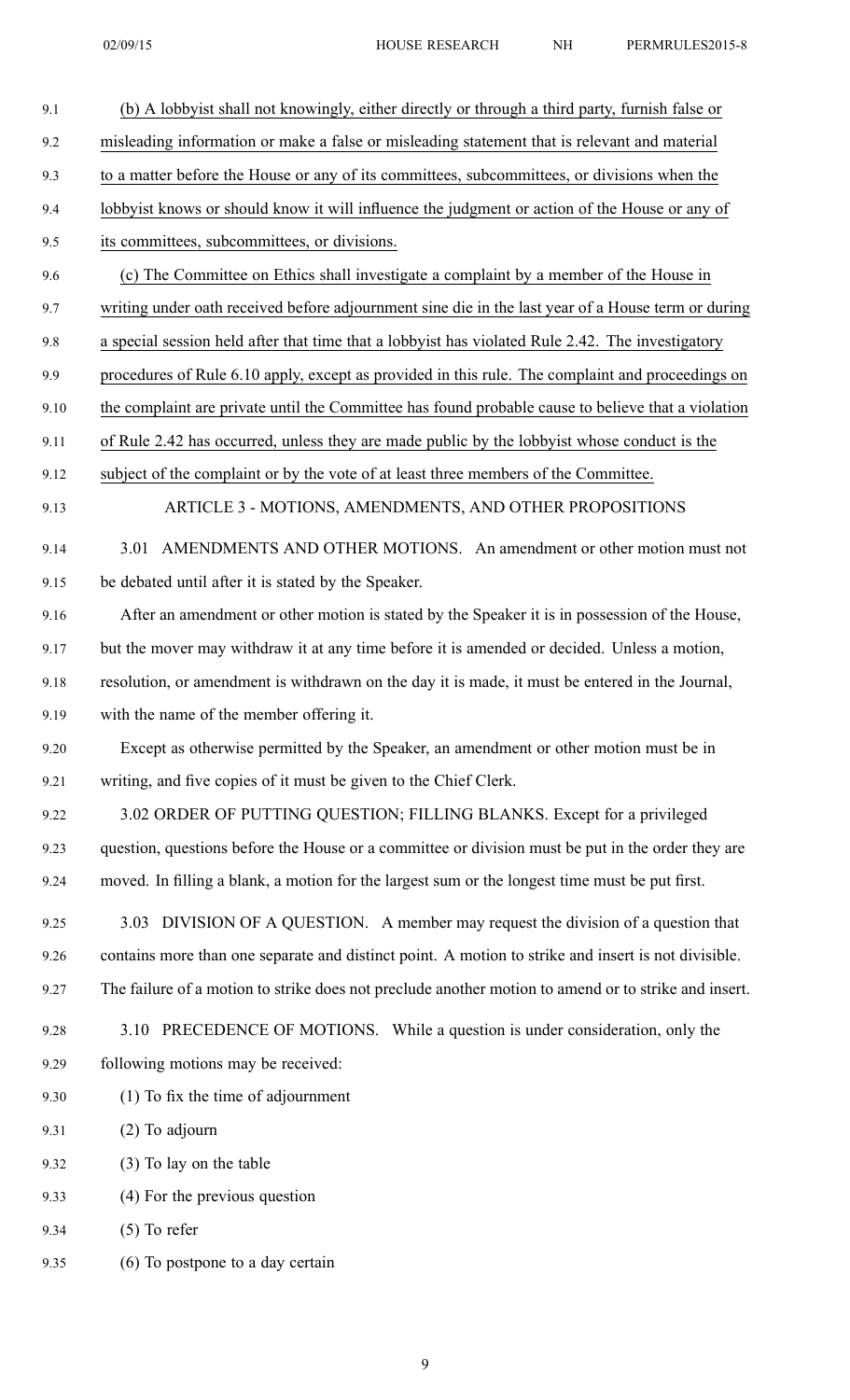10.1 (7) To amend 10.2 (8) To postpone indefinitely 10.3 (9) To pass 10.4 The first four motions must be decided without debate. 10.5 The motions have precedence in the order listed, excep<sup>t</sup> that if the motion for the previous 10.6 question has been properly made, and properly supported, and the main question ordered, the 10.7 motion to lay on the table is not in order. 10.8 3.11 MOTION TO ADJOURN. A motion to adjourn is always in order excep<sup>t</sup> during 10.9 <sup>a</sup> roll call. 10.10 After <sup>a</sup> motion to adjourn is made, before putting the question, the Speaker may permit any 10.11 member to state reasons why adjournment might be improper at that time. A statement is not 10.12 debatable and must be limited to two minutes. 10.13 3.12 MOTION TO LAY ON THE TABLE. A motion to lay on the table is not in order on a 10.14 motion to amend, excep<sup>t</sup> that <sup>a</sup> motion to amend the Rules may be tabled. 10.15 3.13 THE PREVIOUS QUESTION. The previous question may be moved by <sup>a</sup> member 10.16 who is supported by 15 members. 10.17 If the motion for the previous question is ordered by <sup>a</sup> majority of members present, its effect 10.18 is to pu<sup>t</sup> an end to all debate and bring the House to direct vote upon the question. 10.19 Before the presiding officer submits <sup>a</sup> motion for the previous question to the House, <sup>a</sup> call of 10.20 the House is in order. After <sup>a</sup> majority has ordered the previous question, <sup>a</sup> call of the House is 10.21 not in order before the decision on the main question. 10.22 When the previous question is decided in the negative, the main question remains under debate 10.23 until it is disposed of by <sup>a</sup> vote on the question, by <sup>a</sup> subsequent motion calling for the previous 10.24 question under this Rule, or in some other manner. 10.25 All incidental questions of order arising after <sup>a</sup> motion is made for the previous question and 10.26 before the vote on the main question must be decided without debate. 10.27 3.14 MOTION TO RECONSIDER. After <sup>a</sup> question is decided either in the affirmative or 10.28 negative, <sup>a</sup> member who voted with the prevailing side may move to reconsider it. The motion 10.29 must be made on the same day the vote was taken or on either of the next two days that the House 10.30 meets in session and has possession of the matter. The motion may be made at any time in the 10.31 Order of Business. It takes precedence over any other question excep<sup>t</sup> <sup>a</sup> motion to adjourn. The 10.32 motion to reconsider must not be made if the document, bill, resolution, message, repor<sup>t</sup> or other 10.33 subject of official action on which the vote was taken has left the possession of the House. 10.34 If <sup>a</sup> motion to reconsider fails, it must not be renewed.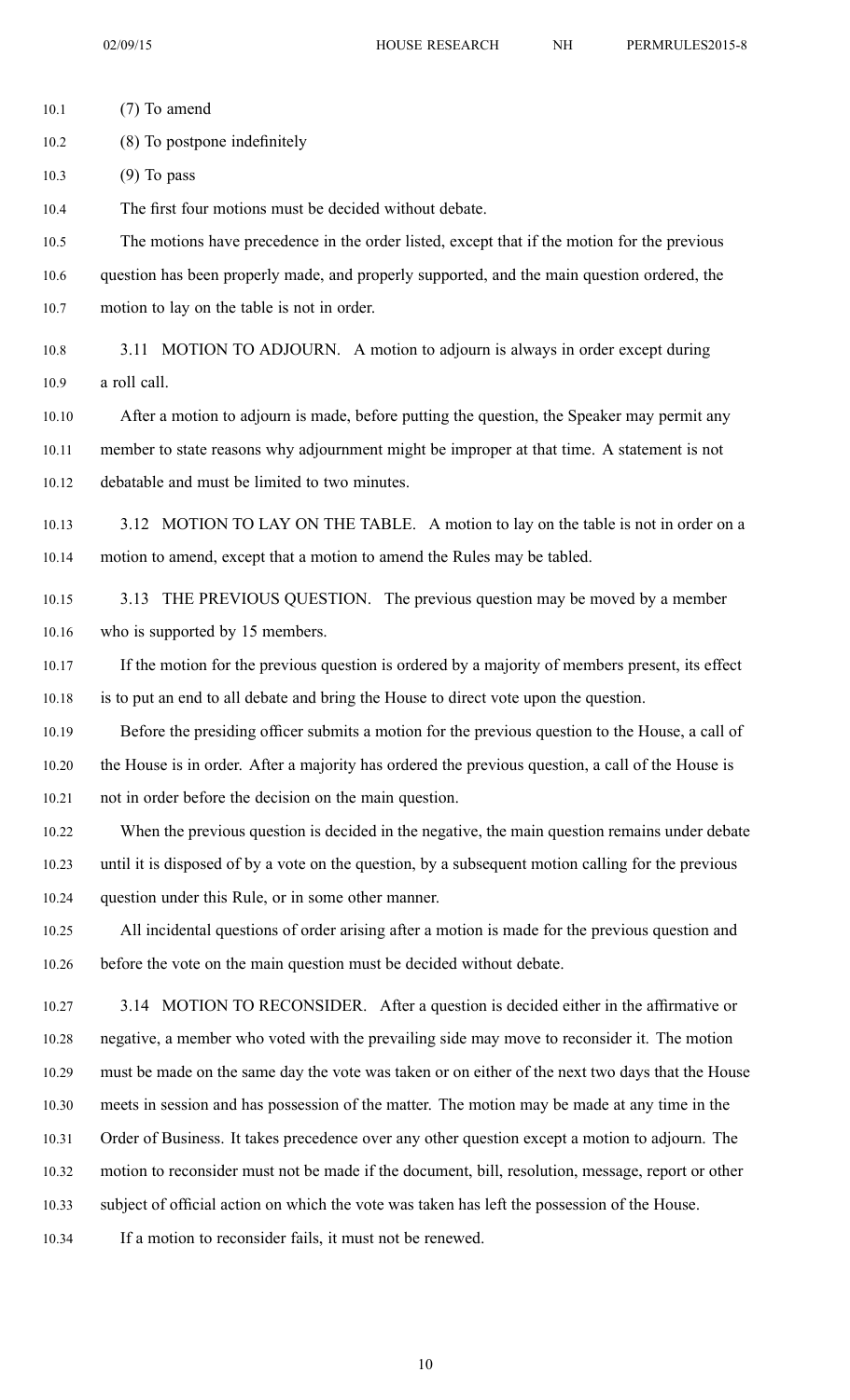11.1 3.15 MOTION TO RESCIND. A motion to rescind is not in order at any time in any 11.2 proceeding in the House or in any committee or division of the House. 11.3 3.20 AMENDMENTS TO AMENDMENTS. An amendment may be amended, but an 11.4 amendment to an amendment must not be amended. 11.5 3.21 MOTIONS AND PROPOSITIONS MUST BE GERMANE. (a) A motion or 11.6 proposition on <sup>a</sup> subject different from that under consideration must not be admitted under guise 11.7 of its being an amendment. A motion, amendment, or other proposition offered to the House is 11.8 out of order if it is not germane to the matter under consideration. Whether <sup>a</sup> proposition is 11.9 germane to the matter under consideration is <sup>a</sup> question to be decided by the presiding officer, 11.10 who may pu<sup>t</sup> the question to the House. 11.11 (b) An amendment to an amendment on the House floor must relate only to the primary 11.12 amendment, without introducing any new subject. 11.13 3.22 AMENDMENT TO INCREASE AN APPROPRIATION OR TAX. (a) The concurrence 11.14 of <sup>a</sup> majority of the whole House, determined by <sup>a</sup> roll call vote, is required to adopt an 11.15 amendment increasing an appropriation or <sup>a</sup> tax. 11.16 (b) An amendment to an amendment may not increase <sup>a</sup> tax or <sup>a</sup> fee, unless the underlying 11.17 amendment increases the tax or fee in question. 11.18 3.23 CONSTITUTIONAL AMENDMENTS. A constitutional amendment may not be 11.19 offered as an amendment to <sup>a</sup> bill on the floor. 11.20 3.30 EXPENDITURE OF HOUSE FUNDS. The concurrence of <sup>a</sup> majority of the whole 11.21 House, determined by <sup>a</sup> roll call vote, is required for favorable action on <sup>a</sup> resolution or motion 11.22 involving the expenditure of money appropriated by the Legislature to the House. The resolution 11.23 or motion must be referred to the Committee on Rules and Legislative Administration before 11.24 being acted on by the House.

11.25 3.33 AMENDMENTS MUST BE PREFILED. (a) An amendment on <sup>a</sup> bill being considered 11.26 on the Calendar for the Day or the Fiscal Calendar is out of order unless the amendment has been 11.27 filed with the Chief Clerk by 12:00 noon on the calendar day prior to the calendar day the bill 11.28 next can be considered on the Calendar for the Day or the Fiscal Calendar. If <sup>a</sup> bill next can be 11.29 considered by the House on the Calendar for the Day or the Fiscal Calendar on <sup>a</sup> Monday, an 11.30 amendment must be filed by 12:00 noon on the prior Friday. An amendment is not out of order 11.31 under this Rule if it is <sup>a</sup> technical or revisor's change to <sup>a</sup> bill or an amendment. Whether an 11.32 amendment is <sup>a</sup> technical or revisor's change is <sup>a</sup> question to be decided by the presiding officer, 11.33 who may pu<sup>t</sup> the question to the House.

11.34 (b) Paragraph (a) applies to an amendment to <sup>a</sup> bill only if by 12:00 noon on the day before 11.35 the deadline for filing amendments the following has occurred: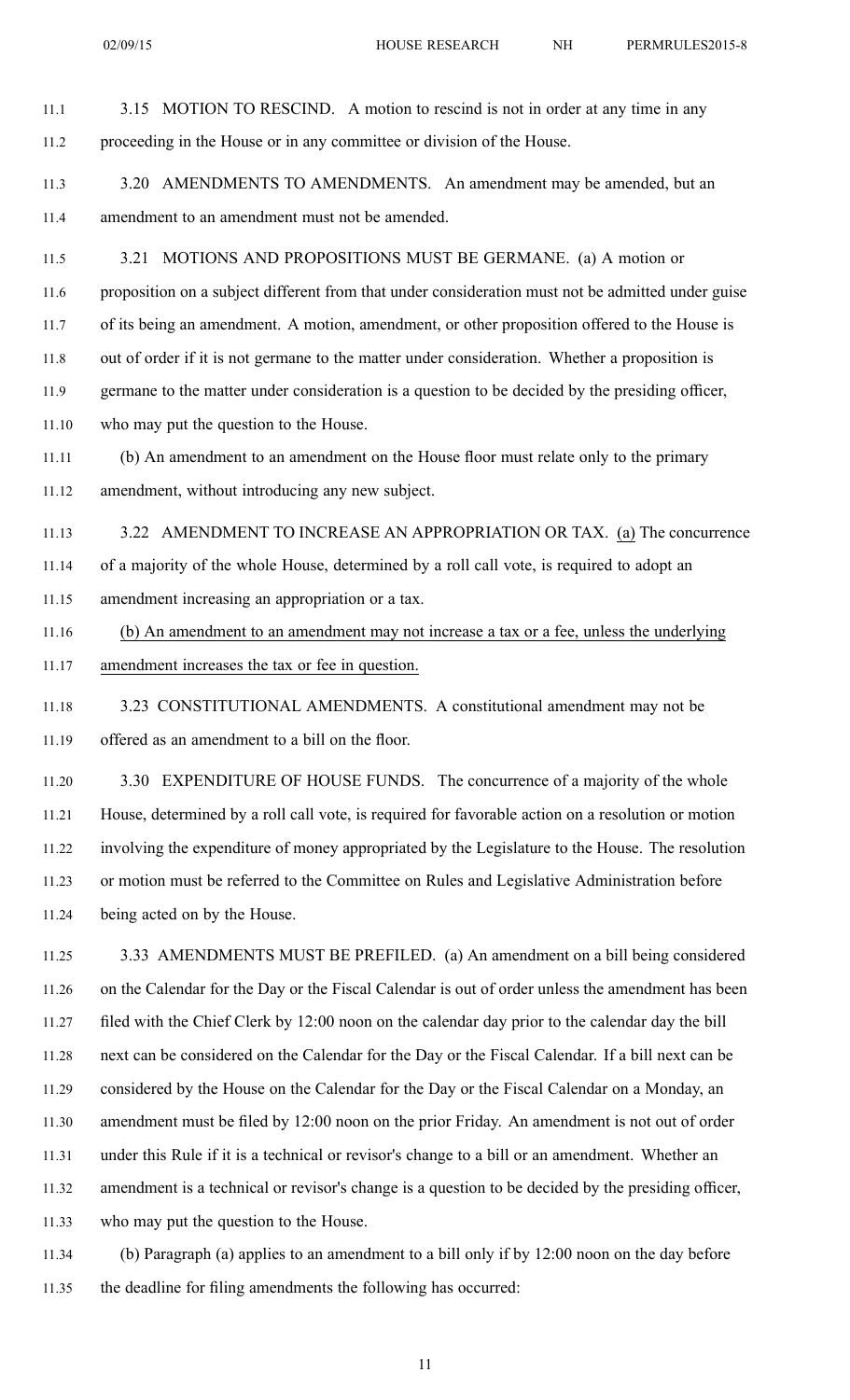12.1 (1) the Committee on Rules and Legislative Administration has designated the bill for

12.2 inclusion on the Calendar for the Day or <sup>a</sup> chair has announced intention to place the bill on the 12.3 Fiscal Calendar; and

12.4 (2) the version of the bill that will be considered on the Calendar for the Day or the Fiscal 12.5 Calendar is available to members.

12.6 (c) Substitution of language in the House version of <sup>a</sup> bill for language in the Senate companion 12.7 bill is not an amendment for purposes of this Rule if notice of the chief author's intent to substitute 12.8 the House language is given when <sup>a</sup> bill is placed on the Calendar for the Day or when <sup>a</sup> chair 12.9 announces intention to place the bill on the Fiscal Calendar.

12.10 (d) When an amendment is filed with the Chief Clerk, the Chief Clerk must have the 12.11 amendment posted on the House Web site as soon as is practical. The Speaker may specify 12.12 procedures for filing amendments under this Rule.

12.13 (e) An amendment to <sup>a</sup> prefiled amendment on <sup>a</sup> bill is out of order unless the amendment to 12.14 the amendment has been filed with the Chief Clerk six hours after the prefiling deadline under 12.15 paragraph (a). An amendment to <sup>a</sup> prefiled amendment is not out of order under this Rule if it is <sup>a</sup> 12.16 technical or conforming change to <sup>a</sup> prefiled amendment. Whether an amendment is <sup>a</sup> technical 12.17 or conforming change to <sup>a</sup> prefiled amendment is <sup>a</sup> question to be decided by the presiding 12.18 officer, who may pu<sup>t</sup> the question to the House.

12.19 (f) An amendment to <sup>a</sup> bill or <sup>a</sup> prefiled amendment must include <sup>a</sup> stamp indicating the 12.20 date and time that the amendment was drafted.

12.21 (g) This Rule may be waived or the deadlines in this Rule may be extended for an individual 12.22 bill, or waived for all bills after <sup>a</sup> certain date, by the Committee on Rules and Legislative 12.23 Administration.

12.24 (h) If the Calendar for the Day or the Fiscal Calendar is continued, the prefiling period must 12.25 be reopened in accordance with paragraphs (a) to (e) of this rule, unless the prefiling period is 12.26 waived or extended under paragraph (g) of this rule.

12.27 3.34 REFERRAL FOR CORRECTIONS. The Speaker, either by announcement without 12.28 objection, or the House, by majority vote of the whole House, may refer a bill or resolution from 12.29 the General Register, Fiscal Calendar, or Calendar for the Day to the Committee on Rules and 12.30 Legislative Administration for the purpose of making changes to the bill. A bill so referred must be 12.31 either further referred by the Committee on Rules and Legislative Administration, in consultation 12.32 with the Speaker, to a standing committee with jurisdiction over the portion of the bill that is 12.33 subject to correction or returned to the General Register by the Committee on Rules and Legislative 12.34 Administration within five days, and if the Committee on Rules and Legislative Administration 12.35 fails to act within five days, the bill shall be automatically returned to the General Register. 12.36 ARTICLE 4 - BILLS AND RESOLUTIONS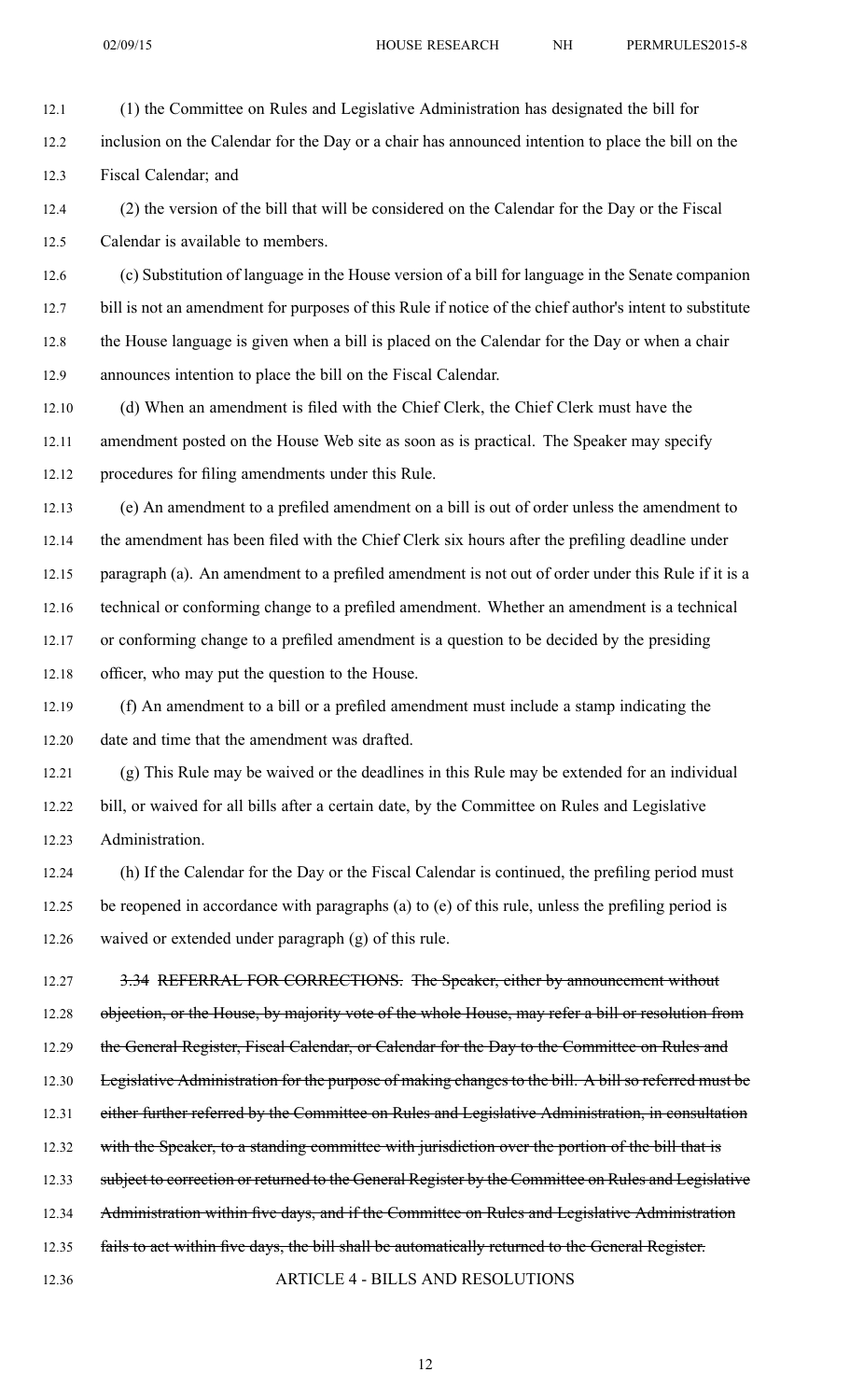13.1 4.01 BILL AND RESOLUTION FORM. A bill or resolution must not be introduced

13.2 until it has been examined and approved by the Revisor of Statutes as to form and compliance

13.3 with these Rules and the Joint Rules of the House and Senate. The Revisor's approval must be 13.4 endorsed on the bill or resolution. 13.5 A bill that is divided into articles may include or be accompanied by <sup>a</sup> table of contents. 13.6 4.02 RESOLUTIONS. A statement of facts being forwarded for action to <sup>a</sup> governmental 13.7 official, agency, or body or other similar proposal is <sup>a</sup> memorial and must be introduced in the 13.8 same form and take the same course as <sup>a</sup> bill. A joint resolution and any resolution requiring the 13.9 signature of the governor must be introduced in the same form and take the same course as <sup>a</sup> bill. 13.10 A resolution must not authorize expenditure from any source other than the money 13.11 appropriated by the Legislature to the House. 13.12 Congratulatory resolutions do not require consideration or adoption by the House. 13.13 A resolution must not be changed to <sup>a</sup> bill, and <sup>a</sup> bill must not be changed to <sup>a</sup> resolution. 13.14 4.03 WAYS AND MEANS COMMITTEE; BUDGET RESOLUTION; EFFECT ON 13.15 EXPENDITURE AND REVENUE BILLS. (a) The Committee on Ways and Means must hold 13.16 hearings as necessary to determine state expenditures and revenues for the fiscal biennium. 13.17 (b) Within 25 days after the last state general fund revenue and expenditure forecast for the 13.18 next fiscal biennium becomes available during the regular session in the odd-numbered year, the 13.19 Committee on Ways and Means must adopt <sup>a</sup> budget resolution. The budget resolution: (1) must 13.20 set the maximum limit on net expenditures for the next fiscal biennium for the general fund, (2) 13.21 must set an amount or amounts to be set aside as <sup>a</sup> budget reserve and <sup>a</sup> cash flow account, (3) must 13.22 set net spending limits for each budget category represented by the major finance and revenue 13.23 bills identified in paragraph (e), and (4) may set limits for expenditures from funds other than the 13.24 general fund. The budget resolution must not specify, limit, or prescribe revenues or expenditures 13.25 by any category other than those specified in clauses (1), (2), (3), and (4). After the Committee 13.26 adopts the budget resolution, the limits in the resolution are effective during the regular session in 13.27 the year in which the resolution is adopted, unless <sup>a</sup> different or amended resolution is adopted. 13.28 (c) During the regular session in the even-numbered year, before the Committee on Ways and 13.29 Means reports <sup>a</sup> bill containing net increases or decreases in expenditures as compared to general 13.30 fund expenditures in the current fiscal biennium estimated by the most recent state budget forecast, 13.31 the Committee may adopt <sup>a</sup> budget resolution. If adopted, the resolution must account for the net 13.32 changes in expenditures. The resolution may also (1) set limits for changes in net expenditures for 13.33 each budget category represented by the major finance and revenue bills identified in paragraph 13.34 (e), and (2) set limits for expenditures from funds other than the general fund. 13.35 If the Committee adopts <sup>a</sup> budget resolution, it is effective during the regular session that year, 13.36 unless <sup>a</sup> different or amended resolution is adopted.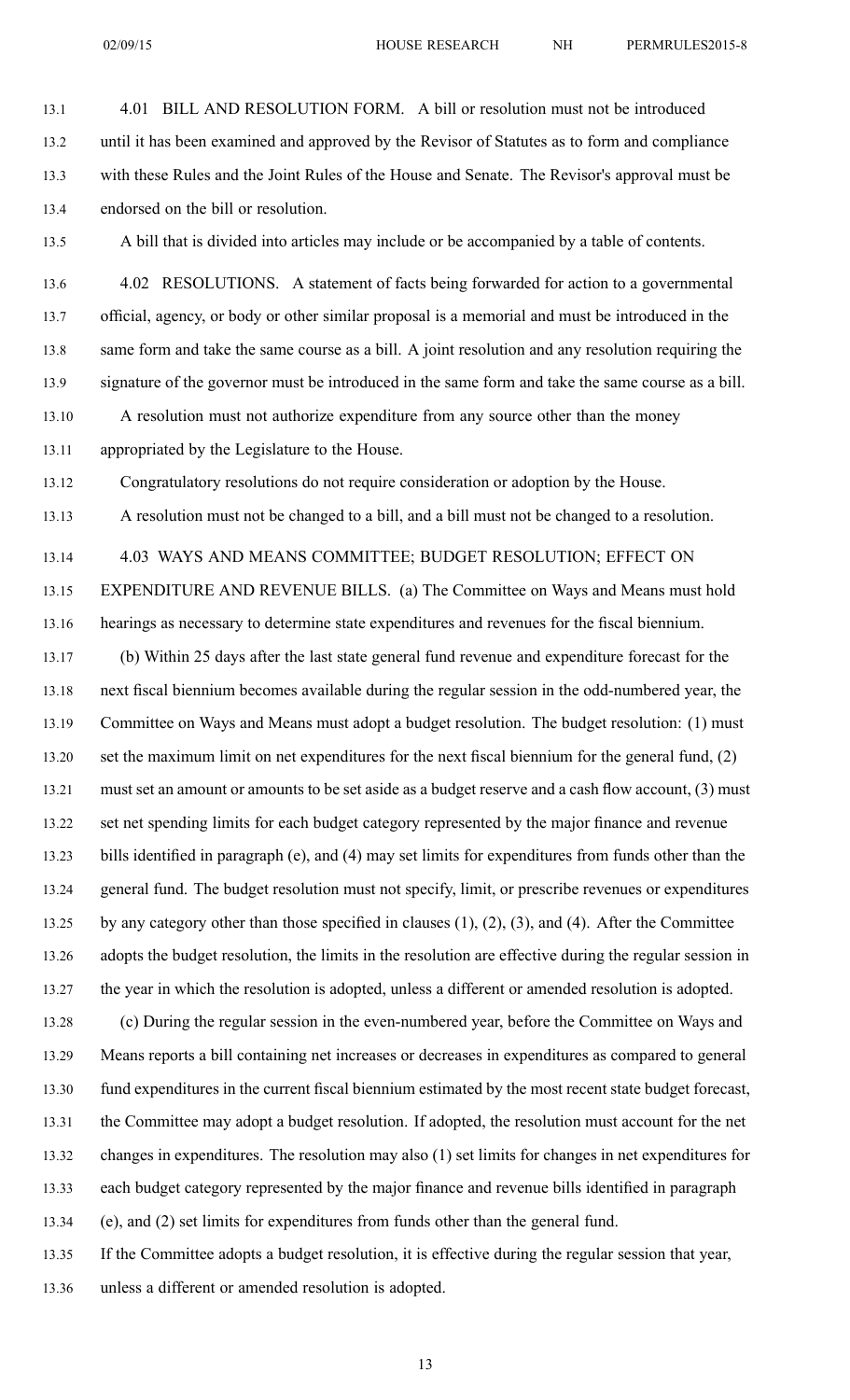| 14.1  | (d) The major finance or revenue bills may be combined or separated by a majority vote           |
|-------|--------------------------------------------------------------------------------------------------|
| 14.2  | of either the Committee on Ways and Means or the Committee on Rules and Legislative              |
| 14.3  | Administration. Combined or separated bills must conform to the limits in the resolution as      |
| 14.4  | those limits apply to the accounts in those bills.                                               |
| 14.5  | (e) Major finance and revenue bills are:                                                         |
| 14.6  | the capital investment bill;                                                                     |
| 14.7  | the commerce and consumer protection finance bill;                                               |
| 14.8  | the education finance bill;                                                                      |
| 14.9  | the environment, natural resources, and agriculture finance bill;                                |
| 14.10 | the health and human services finance bill;                                                      |
| 14.11 | the higher education finance bill;                                                               |
| 14.12 | the housing finance bill;                                                                        |
| 14.13 | the jobs and economic development finance bill;                                                  |
| 14.14 | the judiciary finance bill;                                                                      |
| 14.15 | the legacy finance bill;                                                                         |
| 14.16 | the public safety finance bill;                                                                  |
| 14.17 | the state government and veterans affairs finance bill;                                          |
| 14.18 | the tax bill; and                                                                                |
| 14.19 | the transportation finance bill.                                                                 |
| 14.20 | the agriculture finance bill;                                                                    |
| 14.21 | the capital investment bill;                                                                     |
| 14.22 | the education finance bill;                                                                      |
| 14.23 | the environment and natural resources finance bill;                                              |
| 14.24 | the health and human services finance bill;                                                      |
| 14.25 | the higher education finance bill;                                                               |
| 14.26 | the job growth and energy affordability finance bill;                                            |
| 14.27 | the legacy finance bill;                                                                         |
| 14.28 | the public safety and crime prevention finance bill;                                             |
| 14.29 | the state government finance bill;                                                               |
| 14.30 | the tax bill; and                                                                                |
| 14.31 | the transportation finance bill.                                                                 |
| 14.32 | (f) After the adoption of a resolution by the Committee on Ways and Means, each finance          |
| 14.33 | committee, and the Committee on Taxes must reconcile each bill described in Rule 4.10 with the   |
| 14.34 | resolution. When reporting a finance or revenue bill, each committee or division must provide to |

14.35 the Committee on Ways and Means <sup>a</sup> fiscal statement reconciling the bill with the resolution.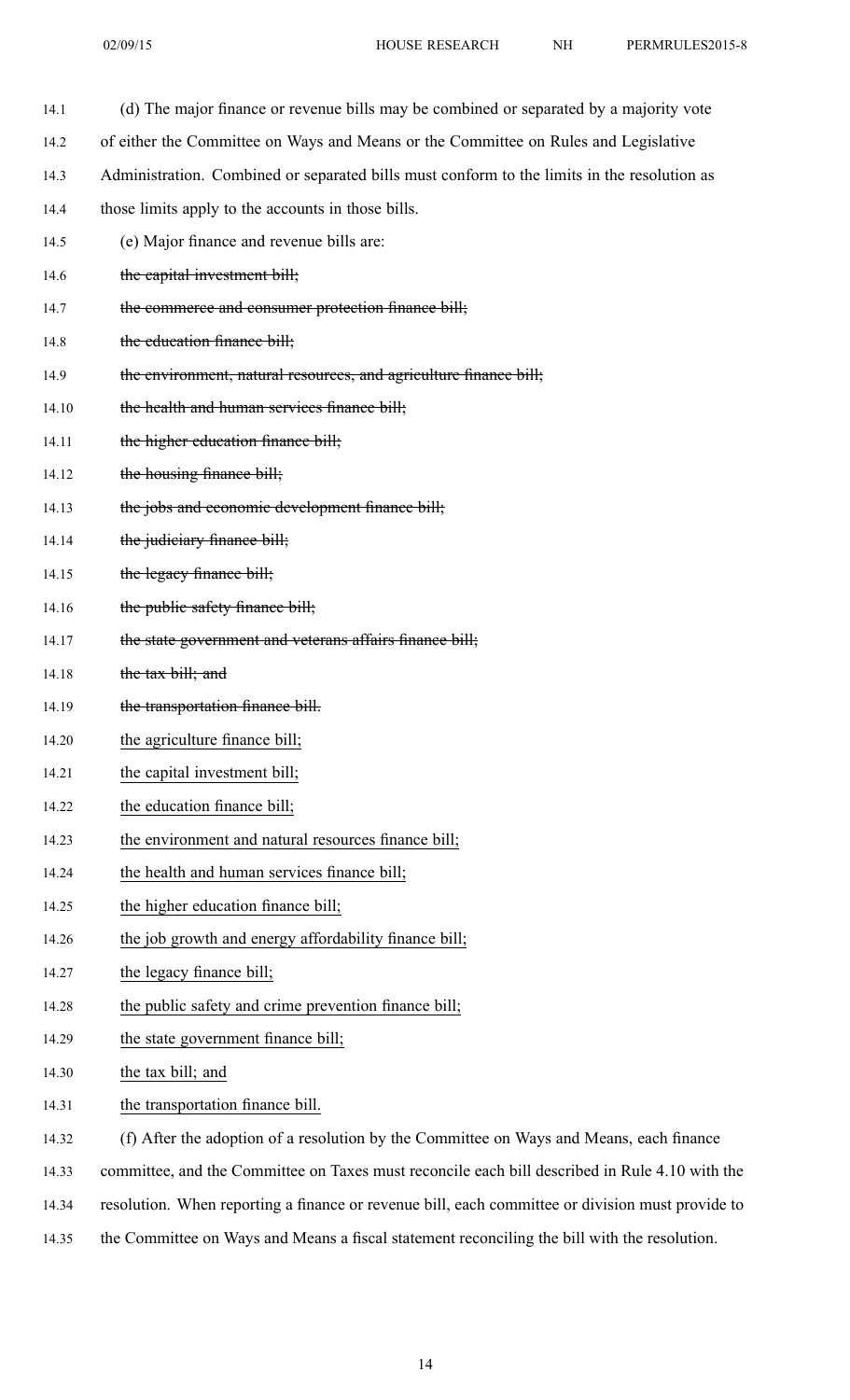15.1 (g) After the adoption of <sup>a</sup> resolution by the Committee on Ways and Means, the Committee on 15.2 Ways and Means must reconcile finance and revenue bills with the resolution. When reporting 15.3 <sup>a</sup> bill, the chair of the Committee must certify to the House that the Committee has reconciled 15.4 the bill with the resolution.

15.5 (h) After the adoption of <sup>a</sup> resolution by the Committee on Ways and Means, an amendment to 15.6 <sup>a</sup> bill is out of order if it would cause any of the limits specified in the resolution to be exceeded. 15.7 Whether an amendment is out of order under this Rule is <sup>a</sup> question to be decided on the Floor by 15.8 the Speaker or other presiding officer and in Committee or Division by the person chairing the 15.9 Committee or Division meeting. In making the determination, the Speaker or other presiding 15.10 officer or the Committee or Division chair may consider: (1) the limits in <sup>a</sup> resolution; (2) the 15.11 effect of existing laws on revenues and expenditures; (3) the effect of amendments previously 15.12 adopted to the bill under consideration; (4) the effect of bills previously recommended by <sup>a</sup> 15.13 Committee or Division or bills previously passed in the legislative session by the House or by the 15.14 legislature; (5) whether expenditure increases or revenue decreases that would result from the 15.15 amendment are offset by decreases in other expenditures or increases in other revenue specified by 15.16 the amendment; and (6) other information reasonably related to expenditure and revenue amounts. 15.17 (i) After <sup>a</sup> resolution is adopted by the Committee on Ways and Means, the Committee must

15.18 make available <sup>a</sup> summary of the estimated fiscal effect on the general fund of each bill that 15.19 has been referred to the Committee on Ways and Means by <sup>a</sup> finance committee or <sup>a</sup> division 15.20 of <sup>a</sup> finance committee, or the Committee on Taxes and of each bill that has been reported by 15.21 the Committee on Ways and Means.

15.22 4.05 AMENDMENT LIMITS. An amendment to <sup>a</sup> bill that has received its second reading 15.23 and is being considered by the House is out of order if that amendment would increase the 15.24 spending or spending base from any fund from which appropriations are made in that bill, or 15.25 would increase the spending or spending base in total from all funds in the bill or in the bill with 15.26 the proposed amendment. This rule is only in effect when <sup>a</sup> budget resolution adopted under 15.27 Rule 4.03 is not in effect.

15.28 In the absence of an adopted budget resolution, this rule does not apply after the last Thursday 15.29 on which the Legislature can meet in regular session in odd-numbered years, and after the last 15.30 Thursday on which the Legislature intended, when it adopted the concurrent resolution required 15.31 by Joint Rule 2.03, to meet in regular session in even-numbered years, or after <sup>a</sup> date specified 15.32 by the Committee on Rules and Legislative Administration.

15.33 This provision does not apply when <sup>a</sup> Senate bill is accepted for substitution under Rule 1.15, 15.34 or in the event that the language that was in the House version of the bill prior to <sup>a</sup> substitution 15.35 under Rule 1.15, is adopted in its entirety as an amendment to <sup>a</sup> Senate file received by the House.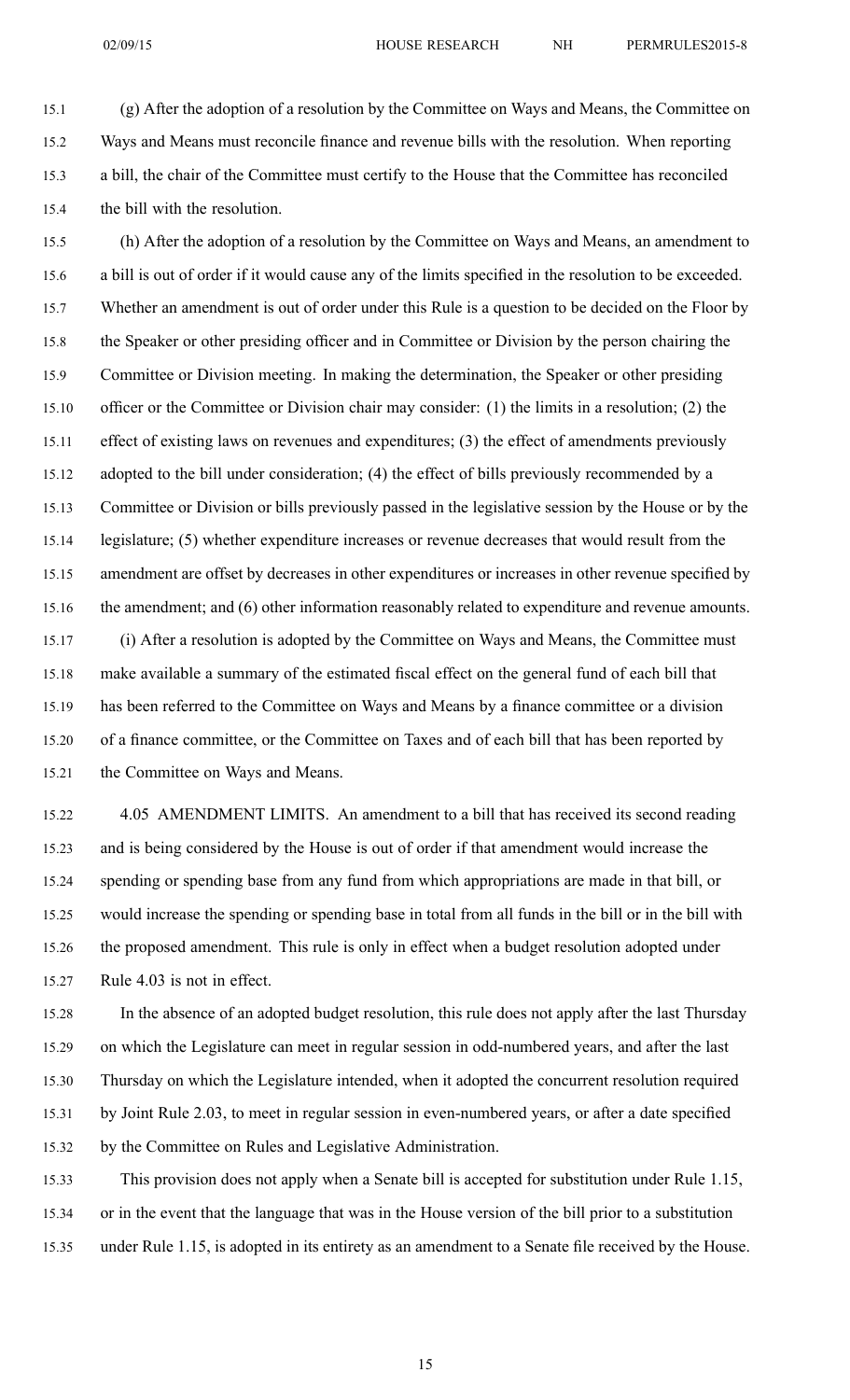16.1 4.10 BILLS AFFECTING STATE REVENUES AND EXPENDITURES. (a) Except as 16.2 provided in Rule 1.15, <sup>a</sup> House or Senate bill that directly, substantially, and specifically affects 16.3 any presen<sup>t</sup> or future financial obligation, budget policy, or revenue of the State must be referred 16.4 as provided in paragraphs (b) and (c) to the appropriate Committee before the bill receives its 16.5 second reading. A bill that negligibly affects any presen<sup>t</sup> or future financial obligation, budget 16.6 policy, or revenue of the State is not subject to mandatory referral under this rule.

16.7 (b) A bill subject to paragraph (a) reported by <sup>a</sup> finance committee must, if recommended to 16.8 pass, be subsequently referred to the Ways and Means Committee, unless the bill has <sup>a</sup> negligible 16.9 fiscal impact and is subject to direct reference to the Floor under Rule 6.05.

16.10 (c) A bill with <sup>a</sup> substantial impact on the tax revenues or tax policies of the State must be 16.11 referred to the Committee on Taxes. A bill reported by the Committee on Taxes containing <sup>a</sup> 16.12 substantial fiscal impact must be referred to the Committee on Ways and Means. For purposes 16.13 of this paragraph, "tax" excludes any fee, charge, exaction, or assessment, <sup>a</sup> primary purpose of 16.14 which is to recover direct or indirect costs incurred by the state or other governmental entity or 16.15 as <sup>a</sup> paymen<sup>t</sup> for benefits received.

16.16 (d) The chairs of the Committees on Taxes and Ways and Means shall advise the Speaker on 16.17 the application of this rule and may determine whether or not any given piece of legislation 16.18 must be referred to the committee they chair.

16.19 4.11 REVENUE BILLS TO ORIGINATE IN HOUSE. All bills for raising revenue shall 16.20 originate in the House of Representatives, but the Senate may propose and concur with the 16.21 amendments as on other bills.

16.22 4.12 BILLS AFFECTING DEBT AND CAPITAL PROJECTS. The Committee on Capital 16.23 Investment has jurisdiction over legislation affecting debt obligations issued by the state and 16.24 capital projects of the state, including the planning, acquiring and bettering of public lands and 16.25 buildings and other state projects of <sup>a</sup> capital nature. Except as provided in Rule 1.15, <sup>a</sup> House or 16.26 Senate bill that directly and specifically affects debt obligations or capital projects of the state must 16.27 be referred to the Committee on Capital Investment before the bill receives its second reading.

16.28 Referral is not required by this Rule if the bill deals primarily with the financing of state capital 16.29 facilities using trunk highway funds, with transportation projects financed without debt obligations 16.30 of the state, or with the local financing of capital facilities of local governments. Referral is not 16.31 required by this Rule if the bill has <sup>a</sup> negligible effect on debt obligations and capital projects of 16.32 the state as determined by the chair of the Committee on Ways and Means, in conjunction with the 16.33 chair of the Committee on Capital Investment. Referral is not required by this Rule if the bill is <sup>a</sup> 16.34 major finance or revenue bill identified in Rule 4.03, unless the bill directly and specifically affects 16.35 debt obligations of the state, but if <sup>a</sup> major finance or revenue bill contains <sup>a</sup> provision that directly 16.36 and specifically affects capital projects of the state, the chair of the finance or tax committee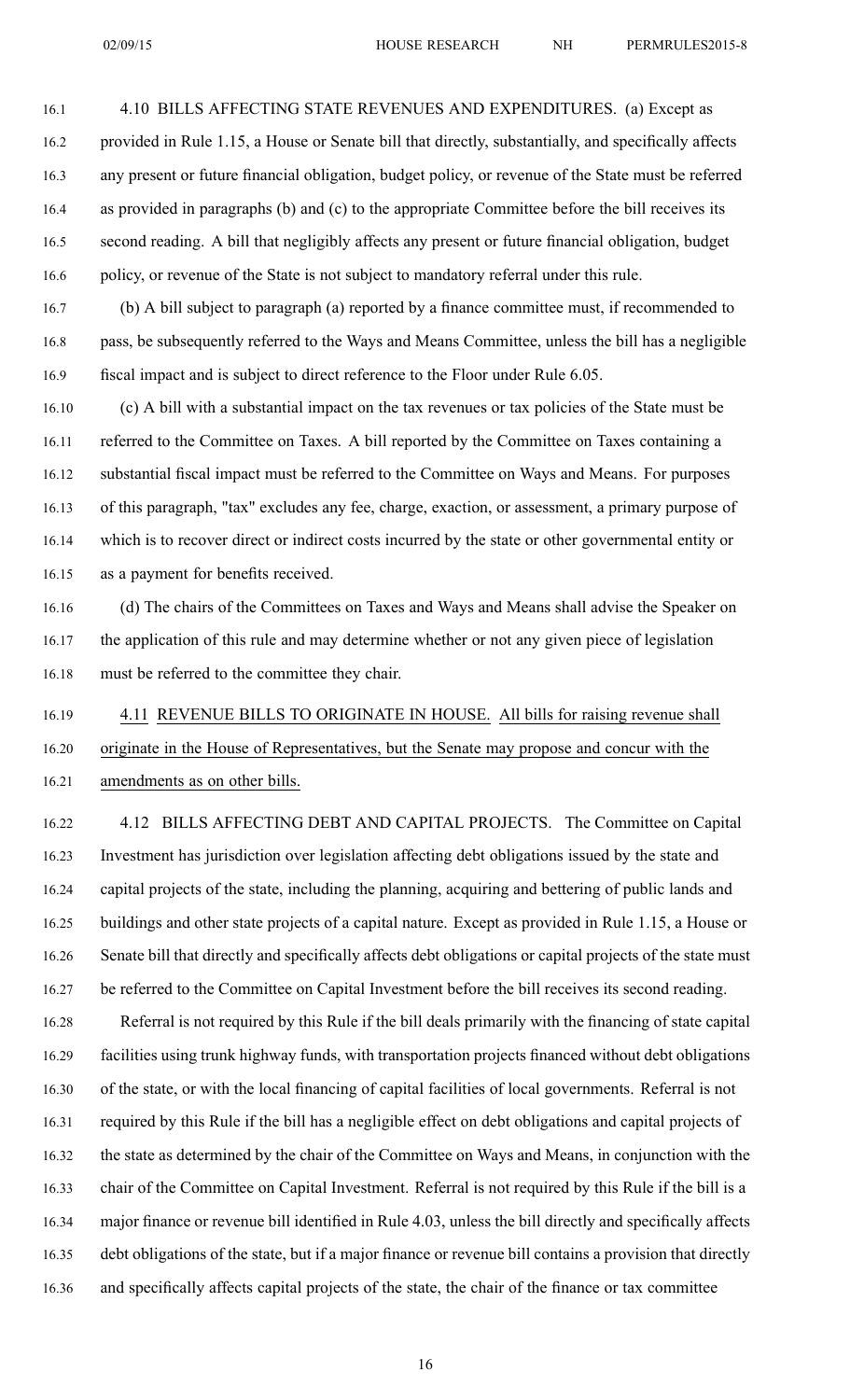17.1 reporting the bill must notify the chair of the Committee on Ways and Means and the chair of the 17.2 Committee on Capital Investment of the provision before the bill is considered by the House. 17.3 The Speaker, by announcement, must assign to each finance committee the appropriate 17.4 jurisdiction for recommendations on debt obligations and capital projects of the state. Finance 17.5 committees must submit recommendations within their jurisdiction to the Committee on Capital 17.6 Investment for further disposition. 17.7 A bill with <sup>a</sup> fiscal effect reported by the Committee on Capital Investment must be 17.8 accompanied by <sup>a</sup> statement of its fiscal effect, is exemp<sup>t</sup> from the referral required by Rule 4.10, 17.9 is subject to the same committee deadlines as the Committee on Ways and Means, and must be 17.10 referred to the Committee on Ways and Means. This referral is not required if the bill has <sup>a</sup> 17.11 negligible fiscal effect, as determined by the chair of the Committee on Capital Investment with 17.12 the concurrence of the chair of the Committee on Ways and Means. 17.13 4.13 BILLS AFFECTING STATE GOVERNMENT POWERS AND STRUCTURE. The 17.14 Committee on Government Operations and Elections Policy has jurisdiction over <sup>a</sup> House or 17.15 Senate bill that: 17.16 (a) establishes or reestablishes <sup>a</sup> department, agency, commission, board, task force, advisory 17.17 committee or council, or bureau, or other like entity; 17.18 (b) delegates rulemaking authority to, or exempts from rulemaking, <sup>a</sup> department or agency of 17.19 state government; or 17.20 (c) substantially changes the organization of <sup>a</sup> department or agency of state governmen<sup>t</sup> 17.21 or substantially changes, vests or divests the official rights, powers, or duties of an official, 17.22 department or agency of state governmen<sup>t</sup> or an institution under its control. 17.23 Except as otherwise provided in this Rule and Rule 1.15, <sup>a</sup> bill that is within the jurisdiction of 17.24 the Committee on Government Operations and Elections Policy must be referred to that Committee 17.25 before it receives its second reading. A committee or division (other than the Committee on 17.26 Government Operations and Elections Policy) reporting such <sup>a</sup> bill must recommend its re-referral 17.27 to the Committee on Government Operations and Elections Policy if reporting before the deadline 17.28 for action on the bill by that Committee; if reporting after the deadline, the committee or division 17.29 must recommend re-referral to the Committee on Rules and Legislative Administration. 17.30 The re-referral requirements of this Rule do not apply to <sup>a</sup> bill if the Committee on Government 17.31 Operations and Elections Policy already has approved the bill or the substance of the matter that 17.32 otherwise would require re-referral under this Rule. The Chair of the Committee on Government 17.33 Operations and Elections Policy shall advise the Speaker on the application of this Rule and may

17.34 determine whether or not <sup>a</sup> bill must be referred to the Committee under this Rule.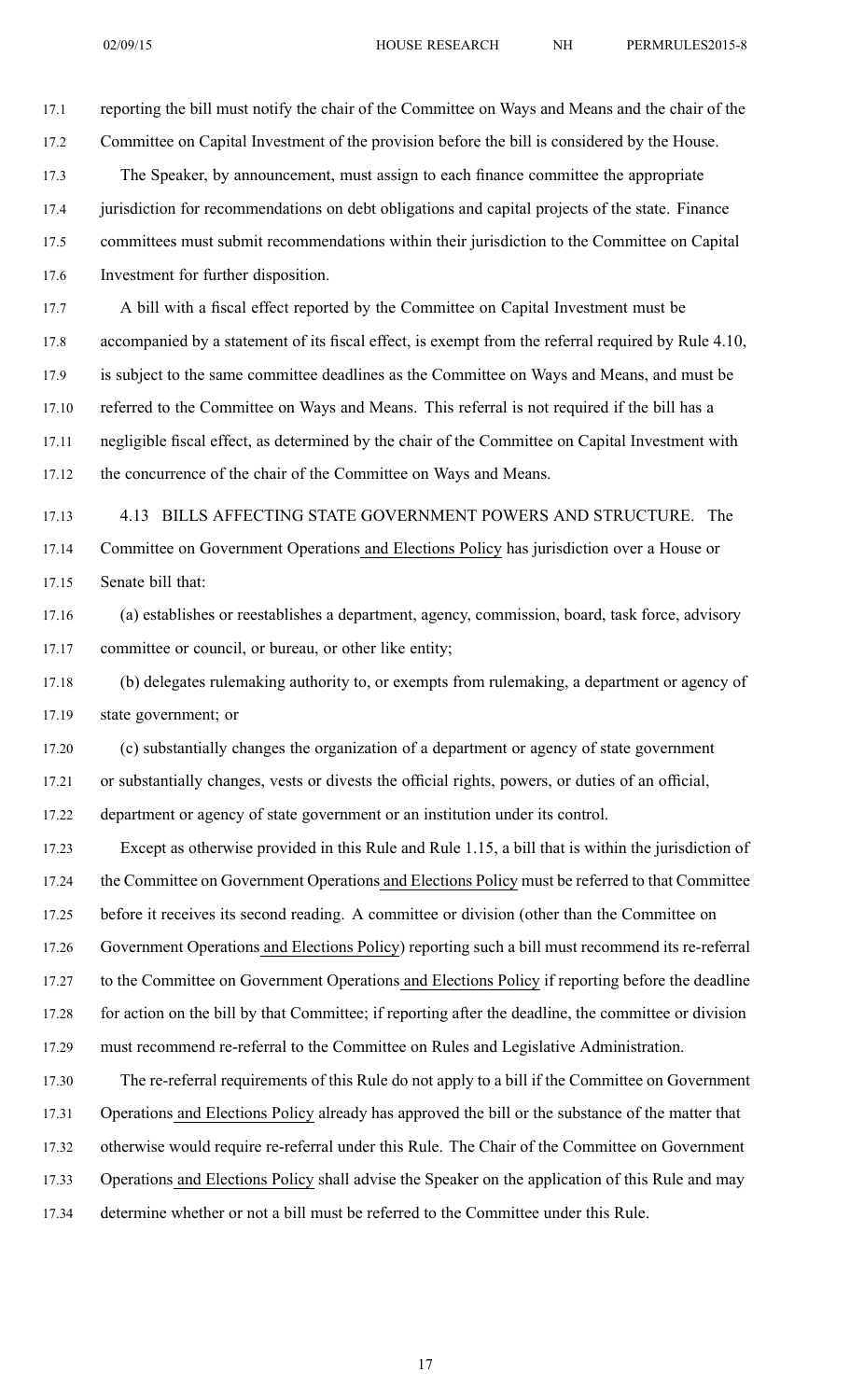18.1 4.14 BILLS PROPOSING MEMORIALS. A bill or amendment that proposes to have <sup>a</sup> 18.2 memorial placed in the Capitol area must be referred to the Committee on Rules and Legislative 18.3 Administration.

18.4 4.15 BILLS PROPOSING CONSTITUTIONAL AMENDMENTS. A House or Senate 18.5 bill that proposes <sup>a</sup> constitutional amendment must be referred to the Committee on Rules and 18.6 Legislative Administration before it receives its second reading. When reporting such <sup>a</sup> bill, <sup>a</sup> 18.7 committee or division, other than the Committee on Rules and Legislative Administration, must 18.8 recommend re-referral to the Committee on Rules and Legislative Administration.

18.9 4.16 BILLS AFFECTING GOVERNMENT DATA PRACTICES. The Committee on Civil 18.10 Law and Data Practices has jurisdiction over <sup>a</sup> House or Senate bill that substantially affects either 18.11 Minnesota Statutes, Chapter 13, or other governmen<sup>t</sup> data practices statutes. Except as otherwise 18.12 provided in this Rule and Rule 1.15, <sup>a</sup> bill that is within the jurisdiction of the Committee on Civil 18.13 Law and Data Practices must be referred to that committee before it receives its second reading. 18.14 A committee or division reporting such <sup>a</sup> bill must recommend its re-referral to the Committee 18.15 on Civil Law and Data Practices if reporting before the deadline for action on the bill by that 18.16 committee; if reporting after the deadline, the committee or division must recommend re-referral 18.17 to the Committee on Rules and Legislative Administration. The re-referral requirement of this 18.18 Rule does not apply to <sup>a</sup> bill if the Committee on Civil Law and Data Practices already has 18.19 approved the bill or the substance of the matter that otherwise would require re-referral under 18.20 this Rule. The Chair of the Committee on Civil Law and Data Practices shall advise the Speaker 18.21 on the application of this Rule and may determine whether or not <sup>a</sup> bill must be referred to the 18.22 Committee under this Rule.

18.23 4.20 DISPOSITION OF BILLS DURING INTERIM. Adjournment of the regular session in 18.24 an odd-numbered year to <sup>a</sup> day certain in the next year is the same as daily adjournment excep<sup>t</sup> 18.25 that <sup>a</sup> bill on the Calendar for the Day, Fiscal Calendar, or General Register must be returned to 18.26 the standing committee or division that last acted on the bill.

18.27 4.30 RECALLING BILL FROM COMMITTEE OR DIVISION. A bill or resolution may be 18.28 recalled from <sup>a</sup> committee or division at any time by majority vote of the whole House, be given <sup>a</sup> 18.29 second reading and be placed on the General Register. A motion to recall <sup>a</sup> bill or resolution is in 18.30 order only under the order of business "Motions and Resolutions." This Rule does not apply in <sup>a</sup> 18.31 special session or after the deadline for committee reports on House files.

18.32 4.31 TIME LIMIT TO CONSIDER BILLS. If 20 legislative days after <sup>a</sup> bill has been 18.33 referred to <sup>a</sup> committee or division (other than the Committee on Ways and Means, the Committee 18.34 on Taxes, or <sup>a</sup> division of one of those committees) <sup>a</sup> repor<sup>t</sup> has not been made on it by the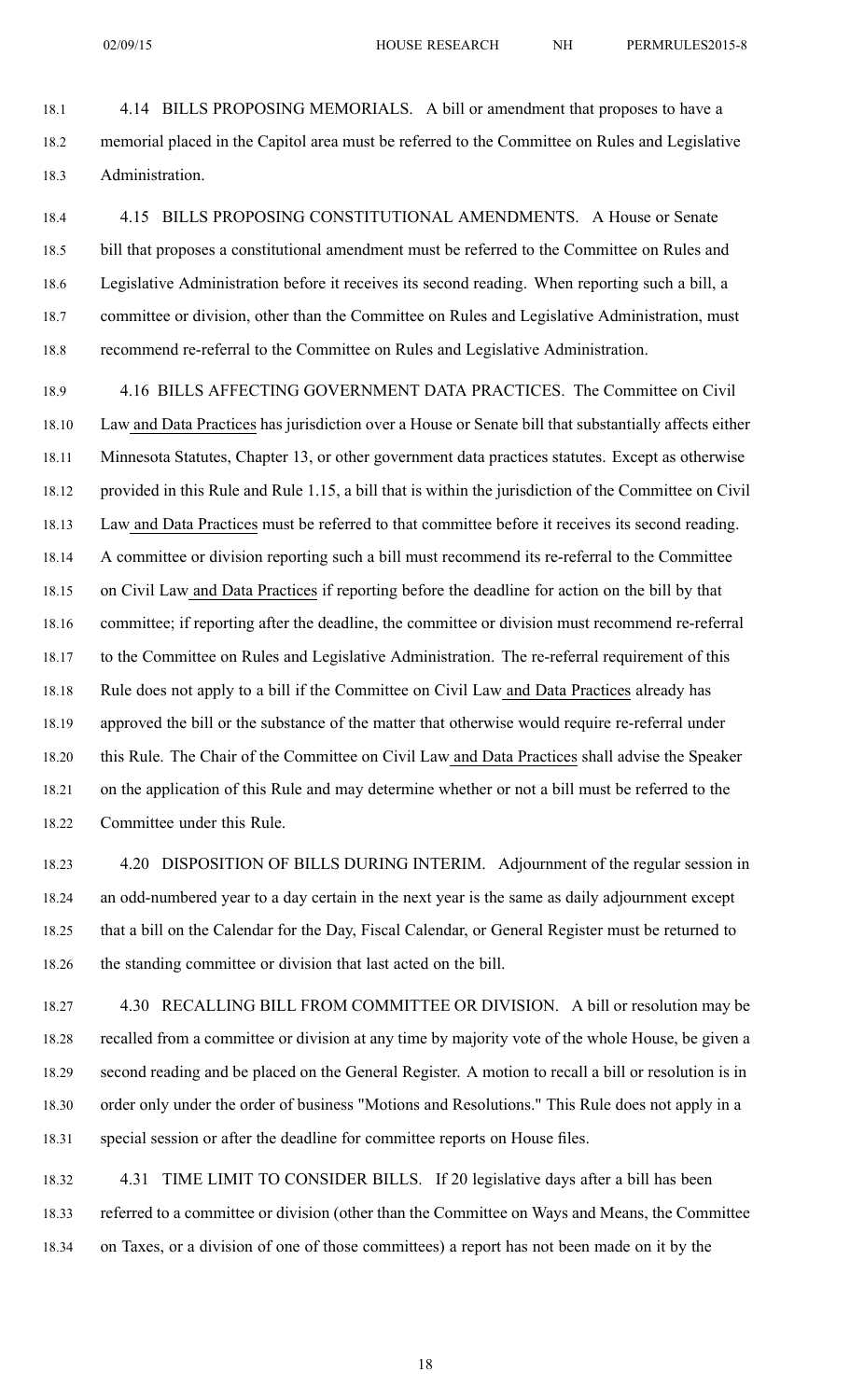19.1 committee or division, its chief author may reques<sup>t</sup> that it be returned to the House. The reques<sup>t</sup> 19.2 must be entered in the Journal.

19.3 The committee or division must vote on the bill requested within ten calendar days after 19.4 the day of the request.

19.5 If the committee or division fails to vote on it within ten days, the chief author may presen<sup>t</sup> <sup>a</sup> 19.6 written demand to the Speaker for its immediate return to the House. The demand must be 19.7 presented within five calendar days after the day that the committee or division is required to vote. 19.8 If the demand is presented in the time allowed, it must be entered in the Journal and is the demand 19.9 of the House. The bill is then considered to be in the possession of the House and must be given 19.10 its second reading and placed on the General Register.

19.11 The bill may be re-referred by <sup>a</sup> majority vote of the whole House. If the motion to re-refer is 19.12 made on the day of the demand or on the next House legislative day, the motion takes precedence 19.13 over all other motions excep<sup>t</sup> privileged motions and is in order at any time.

## 19.14 ARTICLE 5 - PARLIAMENTARY PRACTICE

19.15 5.01 SUSPENSION OR AMENDMENT OF THE RULES. The concurrence of two-thirds 19.16 of the whole House is required to suspend or amend <sup>a</sup> Rule of the House, excep<sup>t</sup> that any 19.17 amendment to the Rules reported by the Committee on Rules and Legislative Administration may 19.18 be adopted by <sup>a</sup> majority of the whole House.

19.19 Except as provided in Rule 5.02, <sup>a</sup> motion to suspend or amend any Rule of the House must be 19.20 made under the order of business "Motions and Resolutions." If the motion is made at another 19.21 time, unanimous consent is required before the Speaker may entertain the motion.

19.22 A motion to suspend the Rules, together with the subject matter to which it pertains, is 19.23 debatable, but the previous question may be applied to the motion under Rule 3.13.

19.24 5.02 SUSPENSION OF RULES TO ADVANCE A BILL. A bill must be reported on three 19.25 different days as provided in Rule 1.04, excep<sup>t</sup> that in case of urgency, <sup>a</sup> two-thirds majority of 19.26 the whole House may suspend this requirement. A motion to suspend the Rules to advance <sup>a</sup> bill 19.27 for consideration out of its regular order is in order under the order of business "Motions and 19.28 Resolutions" or at any time the bill is before the House. The motion must be presented to the 19.29 Speaker in writing and must describe the status of the bill.

19.30 5.03 DEFINITIONS. In these Rules the terms "majority vote" and "vote of the House" 19.31 mean <sup>a</sup> majority of members presen<sup>t</sup> for the vote. The term "vote of the whole House" means <sup>a</sup> 19.32 majority of all the members elected to the House.

19.33 Singular words used in these Rules include the plural, unless the context indicates <sup>a</sup> contrary 19.34 intention.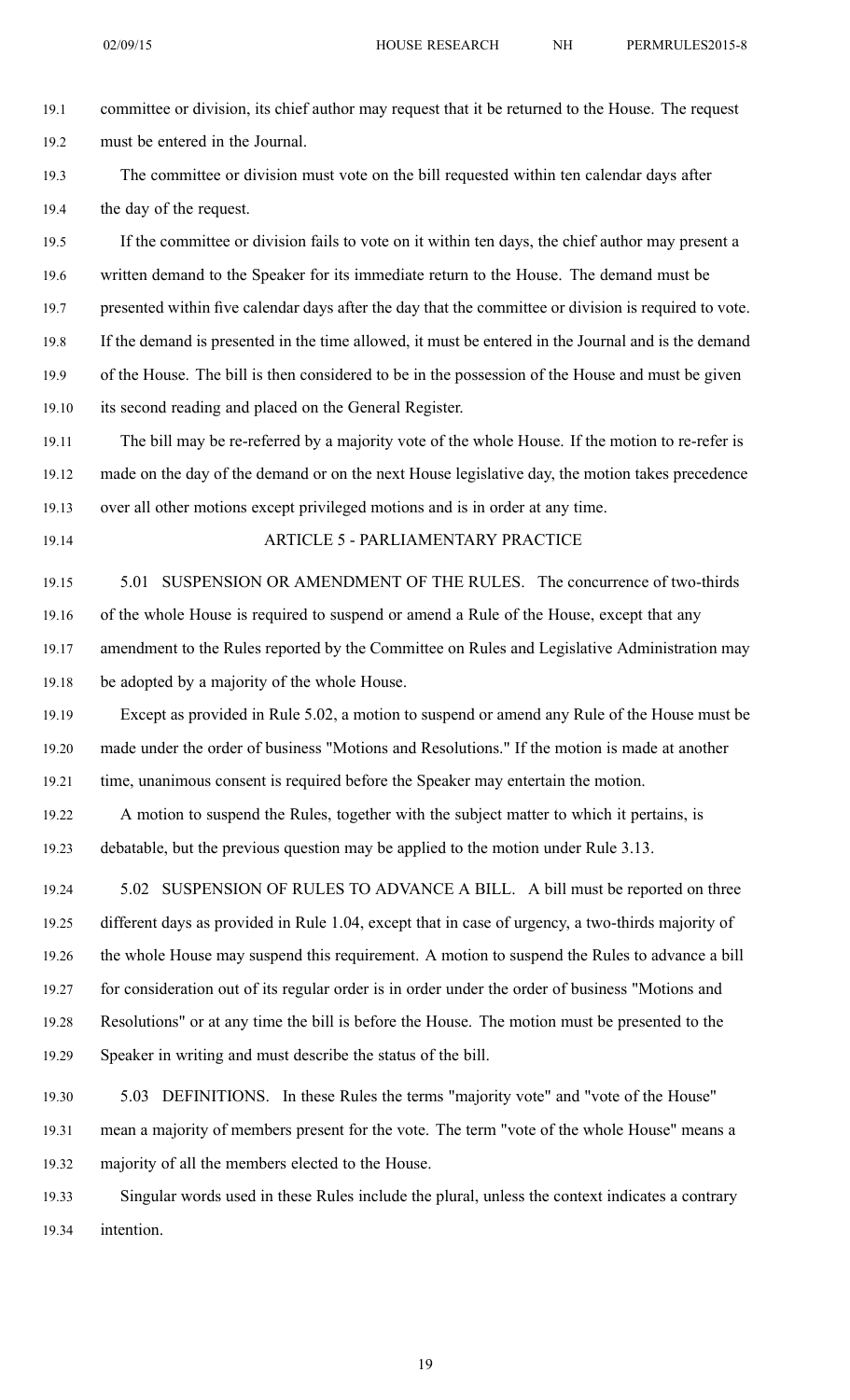| 20.1  | 5.04 AUTHORIZED MANUAL OF PARLIAMENTARY PROCEDURE. "Mason's Manual                                 |
|-------|----------------------------------------------------------------------------------------------------|
| 20.2  | of Legislative Procedure" governs the House in all applicable cases if it is not inconsistent with |
| 20.3  | these Rules, the Joint Rules of the Senate and House of Representatives, or established custom     |
| 20.4  | and usage.                                                                                         |
| 20.5  | 5.05 CONFLICT OF RULES. When there is a conflict between a single House Rule and a                 |
| 20.6  | single Joint Rule, the Speaker shall make a ruling as to which applies.                            |
| 20.7  | ARTICLE 6 - COMMITTEES, DIVISIONS, AND REPORTS                                                     |
| 20.8  | 6.01 COMMITTEES AND DIVISIONS. Standing committees and divisions of the House                      |
| 20.9  | must be appointed by the Speaker as follows:                                                       |
| 20.10 | <b>Agriculture Policy</b>                                                                          |
| 20.11 | Capital Investment                                                                                 |
| 20.12 | Civil Law                                                                                          |
| 20.13 | Commerce and Consumer Protection Finance and Policy                                                |
| 20.14 | Early Childhood and Youth Development Policy                                                       |
| 20.15 | <b>Education Finance</b>                                                                           |
| 20.16 | <b>Education Policy</b>                                                                            |
| 20.17 | Elections                                                                                          |
| 20.18 | <b>Energy Policy</b>                                                                               |
| 20.19 | <b>Environment and Natural Resources Policy</b>                                                    |
| 20.20 | Environment, Natural Resources, and Agriculture Finance                                            |
| 20.21 | Ethies                                                                                             |
| 20.22 | Government Operations                                                                              |
| 20.23 | <b>Health and Human Services Finance</b>                                                           |
| 20.24 | <b>Health and Human Services Policy</b>                                                            |
| 20.25 | <b>Higher Education Finance and Policy</b>                                                         |
| 20.26 | Housing Finance and Policy                                                                         |
| 20.27 | <b>Jobs and Economic Development Finance and Policy</b>                                            |
| 20.28 | <b>Judiciary Finance and Policy</b>                                                                |
| 20.29 | Labor, Workplace, and Regulated Industries                                                         |
| 20.30 | <b>Legacy</b>                                                                                      |
| 20.31 | <b>Public Safety Finance and Policy</b>                                                            |
| 20.32 | Rules and Legislative Administration                                                               |
| 20.33 | <b>State Government Finance and Veterans Affairs</b>                                               |
| 20.34 | <b>Taxes</b>                                                                                       |
| 20.35 | <b>Property and Local Tax Division</b>                                                             |
| 20.36 | <b>Transportation Finance</b>                                                                      |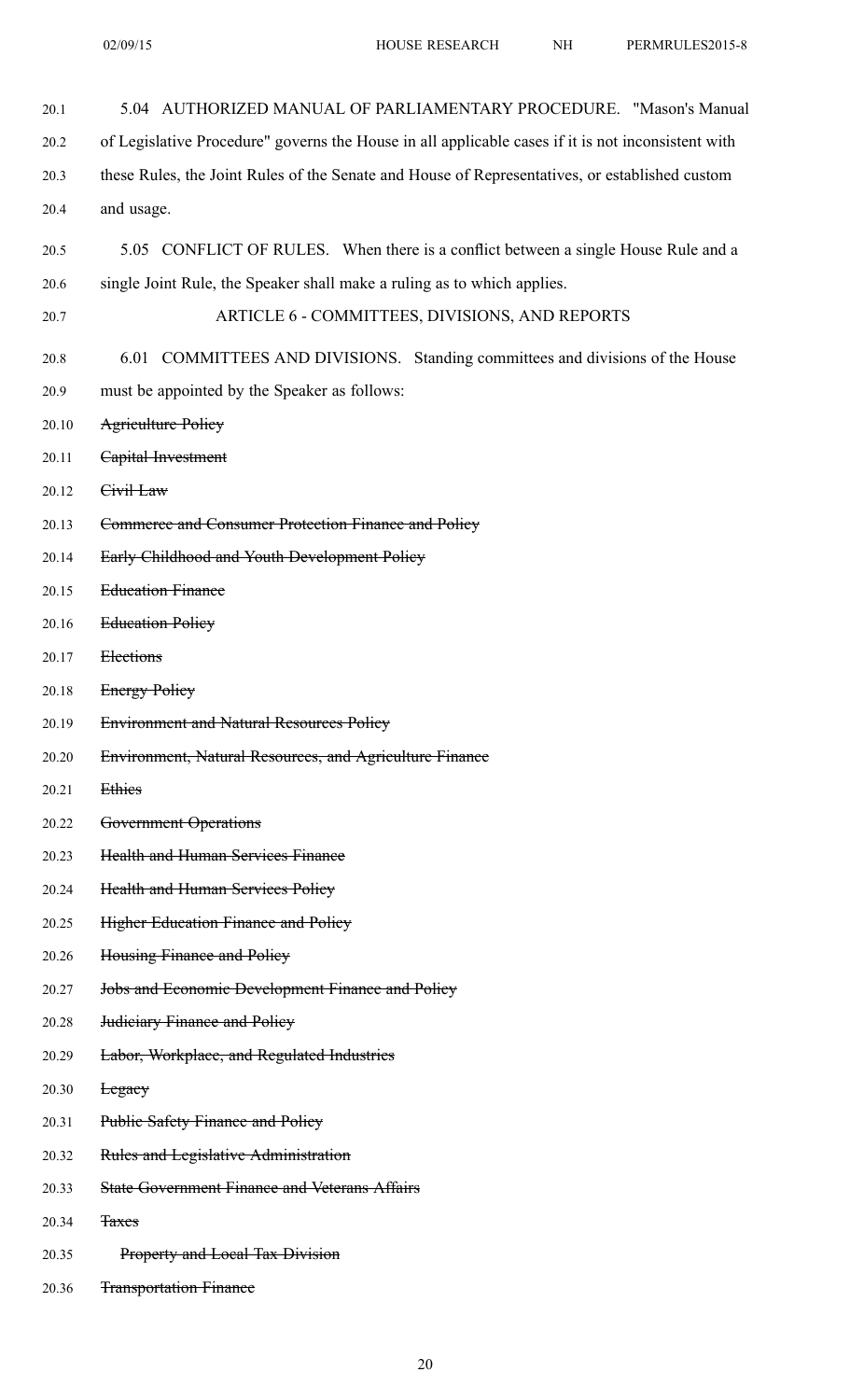| 21.1  | <b>Transportation Policy</b>                                                                      |
|-------|---------------------------------------------------------------------------------------------------|
| 21.2  | Ways and Means                                                                                    |
| 21.3  | Aging and Long-Term Care Policy                                                                   |
| 21.4  | <b>Agriculture Finance</b>                                                                        |
| 21.5  | <b>Agriculture Policy</b>                                                                         |
| 21.6  | Capital Investment                                                                                |
| 21.7  | Civil Law and Data Practices                                                                      |
| 21.8  | Commerce and Regulatory Reform                                                                    |
| 21.9  | <b>Education Finance</b>                                                                          |
| 21.10 | <b>Education Innovation Policy</b>                                                                |
| 21.11 | Environment and Natural Resources Policy and Finance                                              |
| 21.12 | Ethics                                                                                            |
| 21.13 | Government Operations and Elections Policy                                                        |
| 21.14 | Greater Minnesota Economic and Workforce Development Policy                                       |
| 21.15 | Health and Human Services Finance                                                                 |
| 21.16 | Health and Human Services Reform                                                                  |
| 21.17 | Higher Education Policy and Finance                                                               |
| 21.18 | Job Growth and Energy Affordability Policy and Finance                                            |
| 21.19 | Legacy Funding Finance                                                                            |
| 21.20 | Mining and Outdoor Recreation Policy                                                              |
| 21.21 | Public Safety and Crime Prevention Policy and Finance                                             |
| 21.22 | Rules and Legislative Administration                                                              |
| 21.23 | <b>State Government Finance</b>                                                                   |
| 21.24 | Veterans Affairs Division                                                                         |
| 21.25 | Taxes                                                                                             |
| 21.26 | Property Tax and Local Government Finance Division                                                |
| 21.27 | <b>Transportation Policy and Finance</b>                                                          |
| 21.28 | Ways and Means                                                                                    |
| 21.29 | 6.02 COMMITTEE AND DIVISION MEMBERSHIP. At least 30 days before the start of                      |
| 21.30 | a regular session of the Legislature, the Speaker-designate must provide the minority political   |
| 21.31 | party caucuses with a list of the standing committees and divisions proposed for the session. The |
| 21.32 | Speaker-designate must prescribe the number of minority caucus members to be appointed to         |
| 21.33 | each committee and division and may require general membership guidelines to be followed in       |
| 21.34 | the selection of committee and division members.                                                  |
|       |                                                                                                   |

21.35 If the minority leader submits to the Speaker-designate, at least 15 days before the start 21.36 of the session, <sup>a</sup> list of proposed committee and division assignments for the minority caucus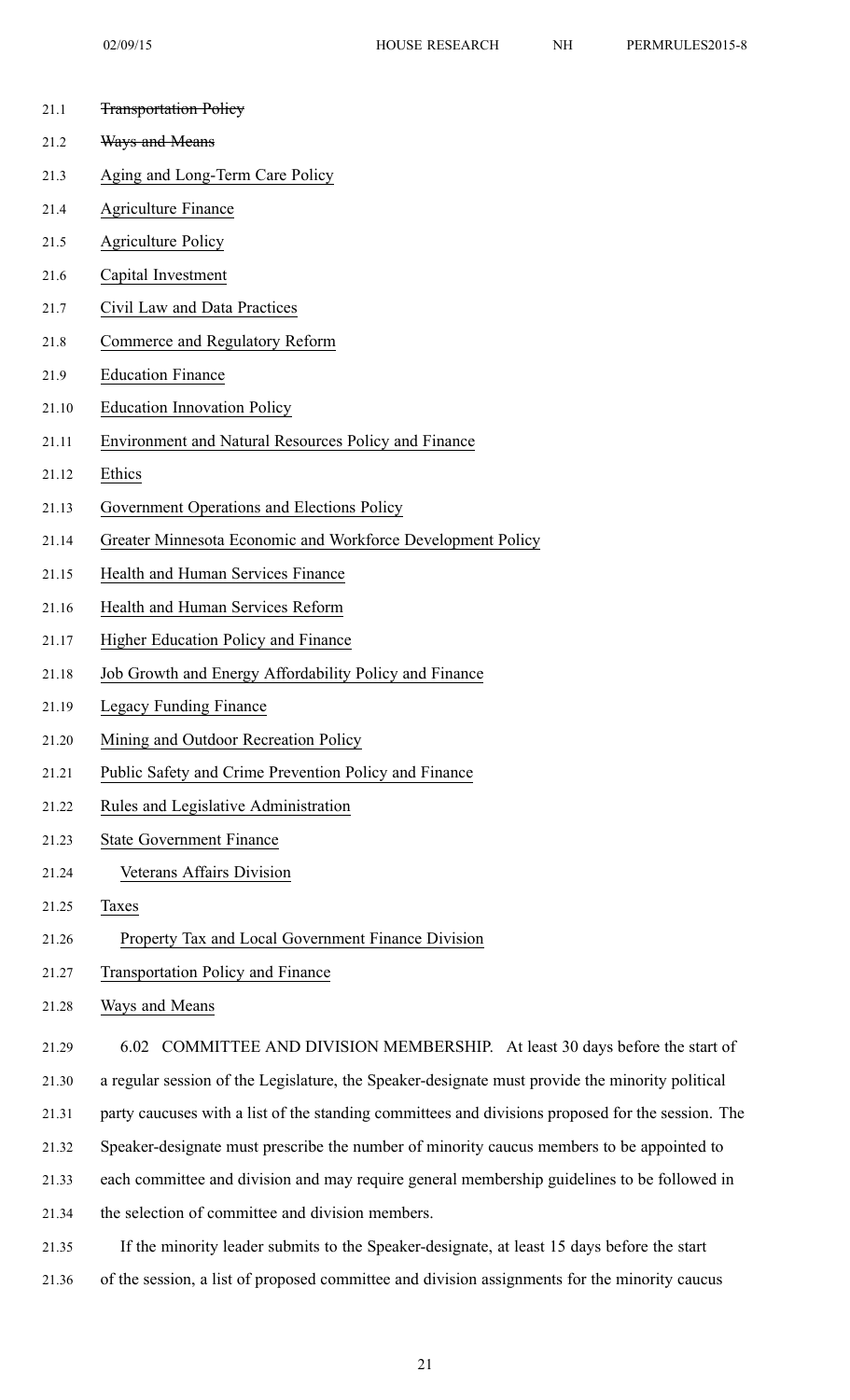02/09/15 HOUSE RESEARCH NH PERMRULES2015-8

22.1 that complies with the numbers and guidelines provided, the Speaker must make the proposed 22.2 assignments with the purpose of attaining proportionate representation on the committees and

22.3 divisions for the minority caucus.

22.4 A committee of the House must not have exclusive membership from one profession, 22.5 occupation or vocation.

22.6 A member must not serve as the chair of the same standing committee or division, or <sup>a</sup> 22.7 standing committee or division with substantially the same jurisdiction, during more than the 22.8 three immediately prior consecutive regular biennial sessions. This Rule does not apply to service 22.9 as chair of the Committee on Rules and Legislative Administration.

22.10 6.03 APPOINTMENTS TO BOARDS AND COMMISSIONS. Upon the convening of the 22.11 biennial session, the Speaker must notify the members of the House of each board or commission 22.12 to which <sup>a</sup> member of the House may be appointed by the Speaker. The Speaker must reques<sup>t</sup> 22.13 advice from the minority leader on these appointments.

22.14 6.04 SUBCOMMITTEES. The chair of <sup>a</sup> committee or division must appoint the chair 22.15 and members of each subcommittee with the advice and consent of the Speaker. The chair or 22.16 the committee or division may refer bills to <sup>a</sup> subcommittee. A subcommittee may exercise the 22.17 authority delegated to it by the chair or by the committee or division.

22.18 6.05 DIVISIONS. (a) If the Speaker or the House refers <sup>a</sup> bill to <sup>a</sup> division, the bill remains in 22.19 that division until the House moves the bill from the division or approves <sup>a</sup> repor<sup>t</sup> from the division 22.20 that moved the bill from that division. A division report under this paragraph is subject to Rule 6.30.

22.21 (b) The chair of <sup>a</sup> committee may refer <sup>a</sup> bill within the possession of the committee to <sup>a</sup> 22.22 division of that committee. When the chair refers <sup>a</sup> bill to <sup>a</sup> division under this paragraph, the 22.23 chair may recall the bill from the division. A committee chair referring or recalling <sup>a</sup> bill under 22.24 this paragraph must give written notice of the referral or recall as soon as possible to the Chief 22.25 Clerk for publication. To the extent practical, the Chief Clerk must attempt to provide notice on 22.26 the House Web site of referrals and recalls of bills under this paragraph.

22.27 (c) The chair of <sup>a</sup> division must cause division records to be kept in <sup>a</sup> manner consistent 22.28 with Rule 6.24.

22.29 (d) Division meetings are subject to Rule 6.20.

22.30 (e) Divisions are subject to Rule 6.21.

22.31 6.10 THE COMMITTEE ON ETHICS. The Speaker must appoint <sup>a</sup> Committee on Ethics 22.32 consisting of four members: two members from the majority political party caucus, and two from 22.33 the minority caucus. One alternate from each caucus must also be appointed. The committee 22.34 must adopt written procedures, which must include due process requirements, for handling 22.35 complaints and issuing guidelines.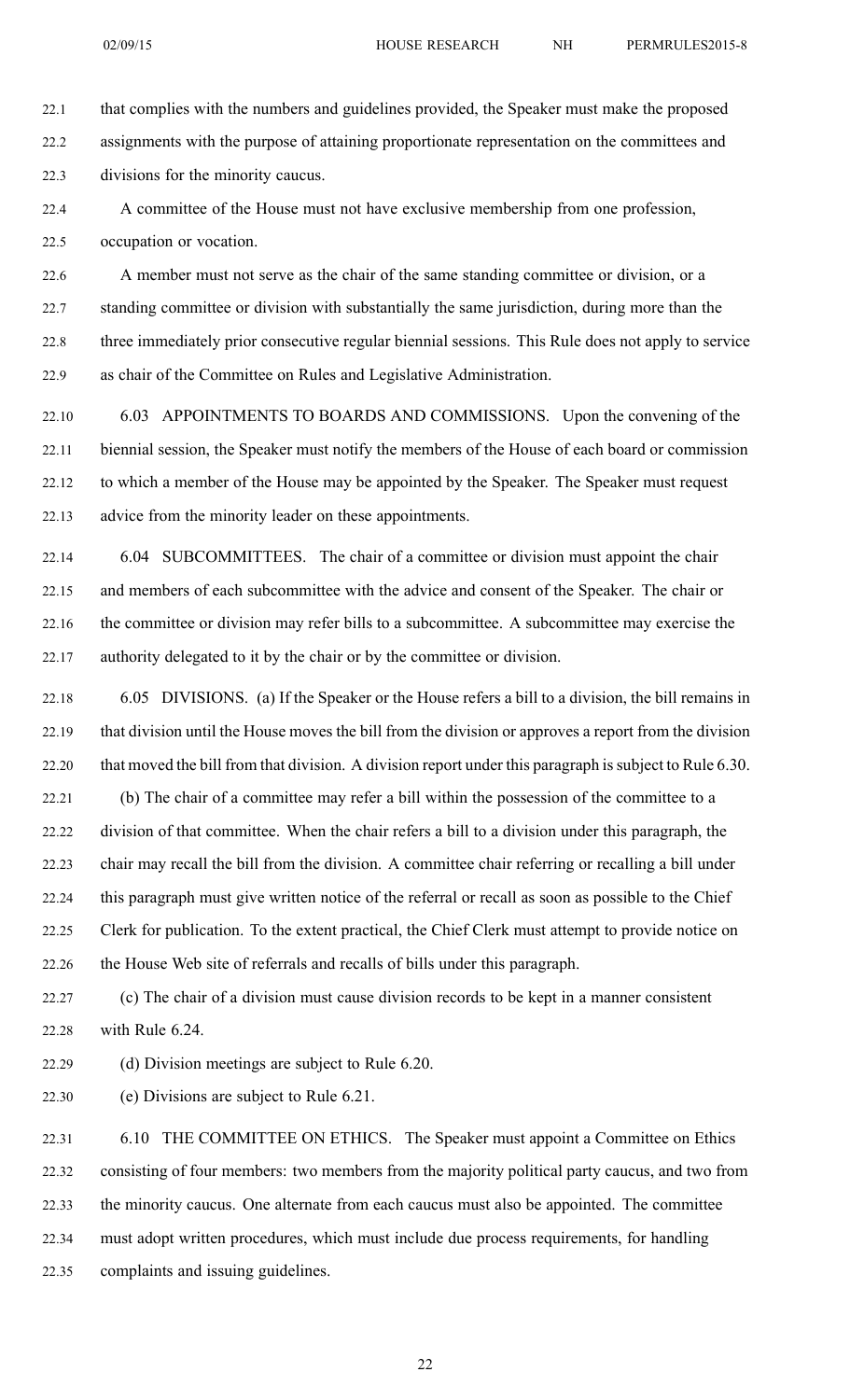23.1 A complaint may be brought about conduct by <sup>a</sup> member that violates <sup>a</sup> rule or administrative 23.2 policy of the House, that violates accepted norms of House behavior, that betrays the public trust, 23.3 or that tends to bring the House into dishonor or disrepute.

23.4 A complaint about <sup>a</sup> member's conduct must presen<sup>t</sup> with specificity the factual evidence 23.5 supporting the complaint. A complaint must be in writing, under oath and signed by two or more 23.6 members of the House, and submitted to the Speaker. Before submitting the complaint to the 23.7 Speaker, the complainants must cause <sup>a</sup> copy of it and any supporting materials to be delivered 23.8 to any member named in the complaint. Within seven days after receiving <sup>a</sup> complaint, the 23.9 Speaker must refer the complaint to the Ethics Committee for processing by the committee 23.10 according to its rules of procedure.

23.11 The existence and substance of <sup>a</sup> complaint, including any supporting materials, and all 23.12 proceedings, meetings, hearings, and records of the Ethics Committee are public; excep<sup>t</sup> that the 23.13 committee, upon <sup>a</sup> majority vote of the whole committee, may meet in executive session to 23.14 consider or determine the question of probable cause, to consider <sup>a</sup> member's medical or other 23.15 health records, or to protect the privacy of <sup>a</sup> victim or <sup>a</sup> third party.

- 23.16 A complaint of <sup>a</sup> breach of confidentiality by <sup>a</sup> member or employee of the House must be 23.17 immediately referred by the Speaker to the Ethics Committee for disciplinary action.
- 23.18 The committee must act in an investigatory capacity and may make recommendations 23.19 regarding complaints submitted to the Speaker before adjournment sine die. With the approval 23.20 of the Speaker, the committee may retain <sup>a</sup> retired judge or other nonpartisan legal advisor to 23.21 advise and assist the committee, as the committee considers appropriate and necessary in the 23.22 circumstances of the case, in conducting the proceedings and obtaining <sup>a</sup> complete and accurate 23.23 understanding of the information relevant to the conduct in question.
- 23.24 Ethics Committee recommendations for disciplinary action must be supported by clear and 23.25 convincing evidence and must be reported to the House for final disposition.
- 23.26 6.20 COMMITTEE MEETING SCHEDULE; DEADLINES. The Speaker must prepare and 23.27 publish <sup>a</sup> schedule of committee meetings, fixing as far as practicable the regular meeting day 23.28 and time of each committee.
- 23.29 The chair of <sup>a</sup> committee must give written notice of <sup>a</sup> special meeting or <sup>a</sup> change in the 23.30 regular schedule of meetings. The notice may be announced from the desk and must be posted 23.31 in public notice locations maintained by the House. The notice must be posted at least one day 23.32 in advance of the change.
- 23.33 As far as practicable, the chair of <sup>a</sup> committee must give three days notice of the date, time, 23.34 place and agenda for each meeting.
- 23.35 Meeting notices must indicate when alternative media will be used to conduct the meeting.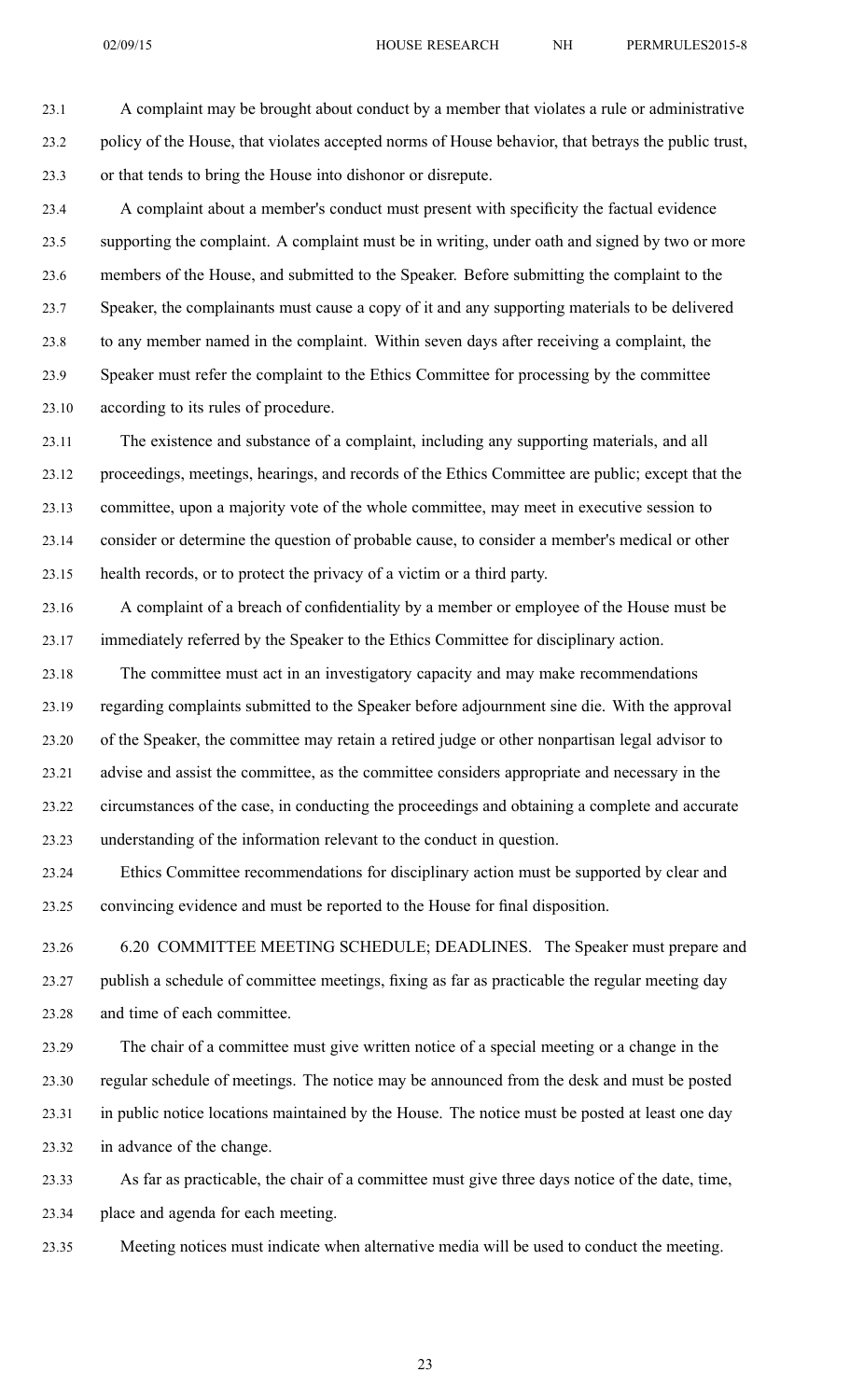24.1 During the first ten weeks of the session in the odd-numbered year and the first five weeks of 24.2 the session in the even-numbered year, <sup>a</sup> standing committee must not have <sup>a</sup> regularly scheduled 24.3 meeting after noon on Friday, but the Speaker may approve <sup>a</sup> special meeting of <sup>a</sup> committee 24.4 during this time. 24.5 A committee must not meet between 12:00 midnight and 7:00 a.m. 24.6 Only the Committee on Rules and Legislative Administration may meet during <sup>a</sup> daily session 24.7 of the House without leave. 24.8 The House shall establish deadlines for each regular session by resolution. 24.9 6.21 COMMITTEE PROCEDURES. Meetings of House committees must be open to the 24.10 public excep<sup>t</sup> for executive sessions that the committee on ethics considers necessary under Rule 24.11 6.10. For purposes of this requirement, <sup>a</sup> meeting occurs when <sup>a</sup> quorum is presen<sup>t</sup> and action 24.12 is taken regarding <sup>a</sup> matter within the jurisdiction of the committee. This requirement does not 24.13 apply to <sup>a</sup> meeting of members of <sup>a</sup> committee from the same political party caucus. 24.14 A majority of members of <sup>a</sup> committee is <sup>a</sup> quorum. 24.15 The Rules of the House must be observed in committee if they are applicable. 24.16 An amendment offered in committee must be on <sup>a</sup> subject that is within the jurisdiction of 24.17 the committee. Whether an amendment is on <sup>a</sup> subject that is within the jurisdiction of the 24.18 committee is <sup>a</sup> question to be decided by the person chairing the meeting, who may pu<sup>t</sup> the 24.19 question to the committee. 24.20 A member of <sup>a</sup> committee may demand <sup>a</sup> roll call vote on any bill, resolution, report, motion 24.21 or amendment before the committee. If <sup>a</sup> demand is made, the roll must be called. The name 24.22 of the member demanding the roll call and the vote of each member must be recorded in the 24.23 committee minutes. 24.24 A committee may reconsider an action while the matter remains in the possession of the 24.25 committee. A committee member need not have voted with the prevailing side to move to 24.26 reconsider the action. 24.27 The chair of <sup>a</sup> committee, after consultation with the Speaker, may establish written procedures 24.28 for the submission of amendments to the committee, the setting of committee agendas, and other 24.29 matters pertaining to the conduct of the committee's business. Before implementing the written

24.30 procedures, the chair must provide <sup>a</sup> copy of them to the Speaker and to each member of the 24.31 House and must make copies available to others upon request.

24.32 6.22 PUBLIC TESTIMONY. Public testimony from proponents and opponents must be 24.33 allowed on every bill or resolution before <sup>a</sup> standing committee, division or subcommittee of 24.34 the House.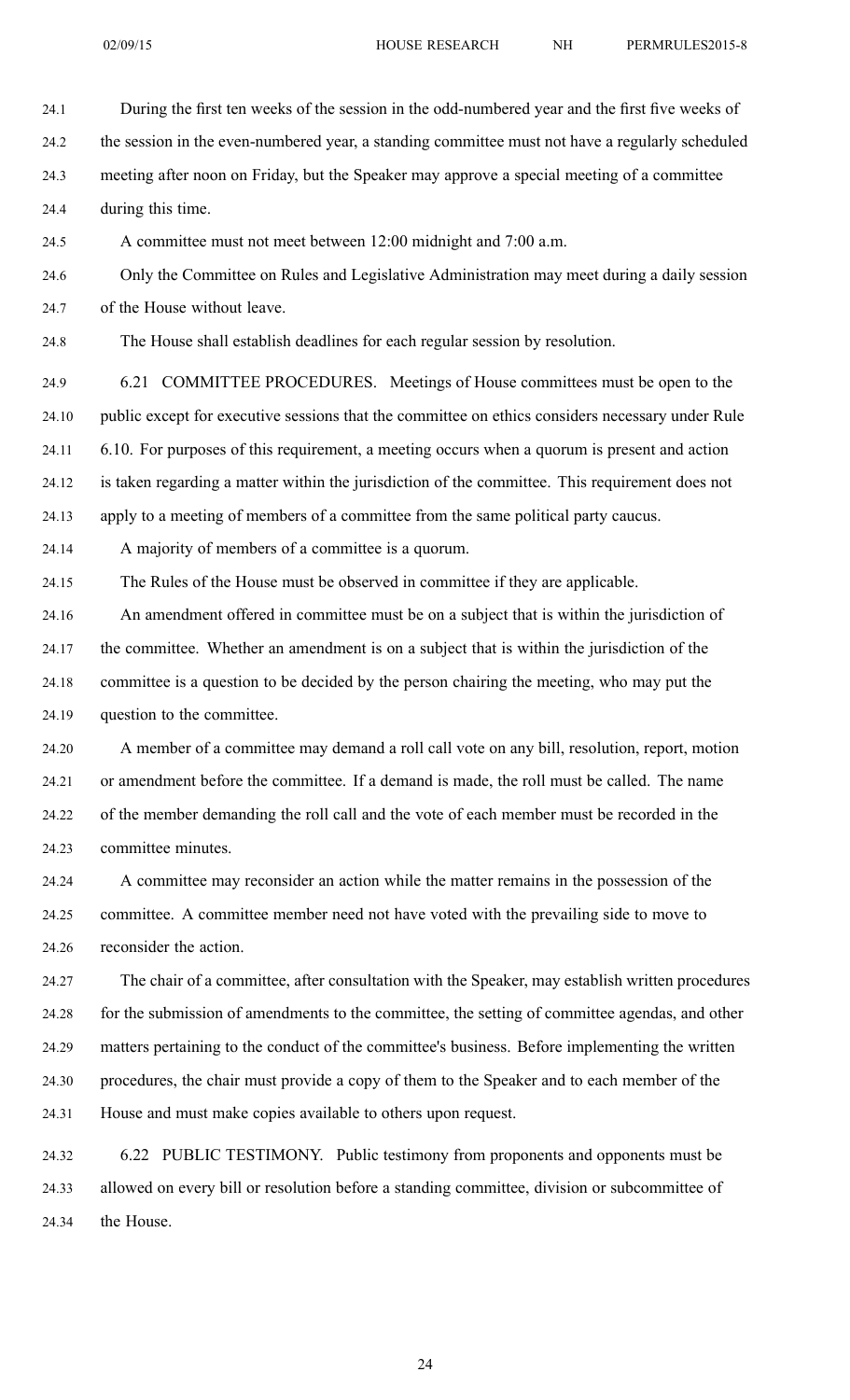25.2 alleging <sup>a</sup> violation of the open meeting requirements of Rule 6.21. The complaint must be in 25.3 writing. On receiving <sup>a</sup> complaint, the Speaker, or <sup>a</sup> person designated by the Speaker, must 25.4 investigate the complaint promptly. If the Speaker concludes, following investigation, that <sup>a</sup> 25.5 violation of the open meeting Rule may have occurred, the Speaker must refer the complaint to 25.6 the Committee on Ethics for further proceedings. 25.7 6.24 COMMITTEE RECORDS. The chair of <sup>a</sup> standing committee must cause <sup>a</sup> 25.8 committee record to be kept, in the form prescribed by the Committee on Rules and Legislative 25.9 Administration. The record must include the record of committee proceedings on each bill 25.10 referred to the committee and the minutes of the committee and any subcommittees. 25.11 The committee and subcommittee minutes must include: 25.12 a. the time and place of each hearing or meeting; 25.13 b. the names of committee or subcommittee members who are present; 25.14 c. the name and address, at the Chair's discretion, of each person appearing before the 25.15 committee or subcommittee, together with the name and address of the person, association, firm 25.16 or corporation in whose behalf the appearance is made; 25.17 d. the language of each motion, the name of the member making the motion, the result of <sup>a</sup> 25.18 vote on the motion, and, on <sup>a</sup> roll call vote, the names of those in favor and those opposed; 25.19 e. the date on which <sup>a</sup> subcommittee is established, the names of its members and the file 25.20 number of bills referred to it and reported by it; 25.21 f. other important matters related to the work of the committee or subcommittee. 25.22 The minutes must be approved at the next regular meeting of the committee or subcommittee. 25.23 At the end of two business days after approval by the committee or subcommittee, copies of 25.24 the minutes must be filed with the Chief Clerk and be open to public inspection in the Chief 25.25 Clerk's office and on the House Web site. 25.26 At the end of the legislative biennium minutes and other records must be delivered to the 25.27 Director of the Legislative Reference Library. 25.28 Audio recordings of Committee and Subcommittee meetings must be made available for public 25.29 use by the end of the business day following each meeting. The chair of <sup>a</sup> committee who elects 25.30 not to release the recording of <sup>a</sup> committee meeting until the minutes of the meeting are approved 25.31 by the committee must make <sup>a</sup> copy of the recording available by the end of the next business day 25.32 after <sup>a</sup> written reques<sup>t</sup> for it is made to the committee. The House must keep the recordings of 25.33 committee meetings available for public use during the legislative biennium in which they were 25.34 created and, at the end of the legislative biennium, must transmit <sup>a</sup> copy of the recordings to the 25.35 Director of the Legislative Reference Library.

25.1 6.23 OPEN MEETING ENFORCEMENT. A person may submit to the Speaker <sup>a</sup> complaint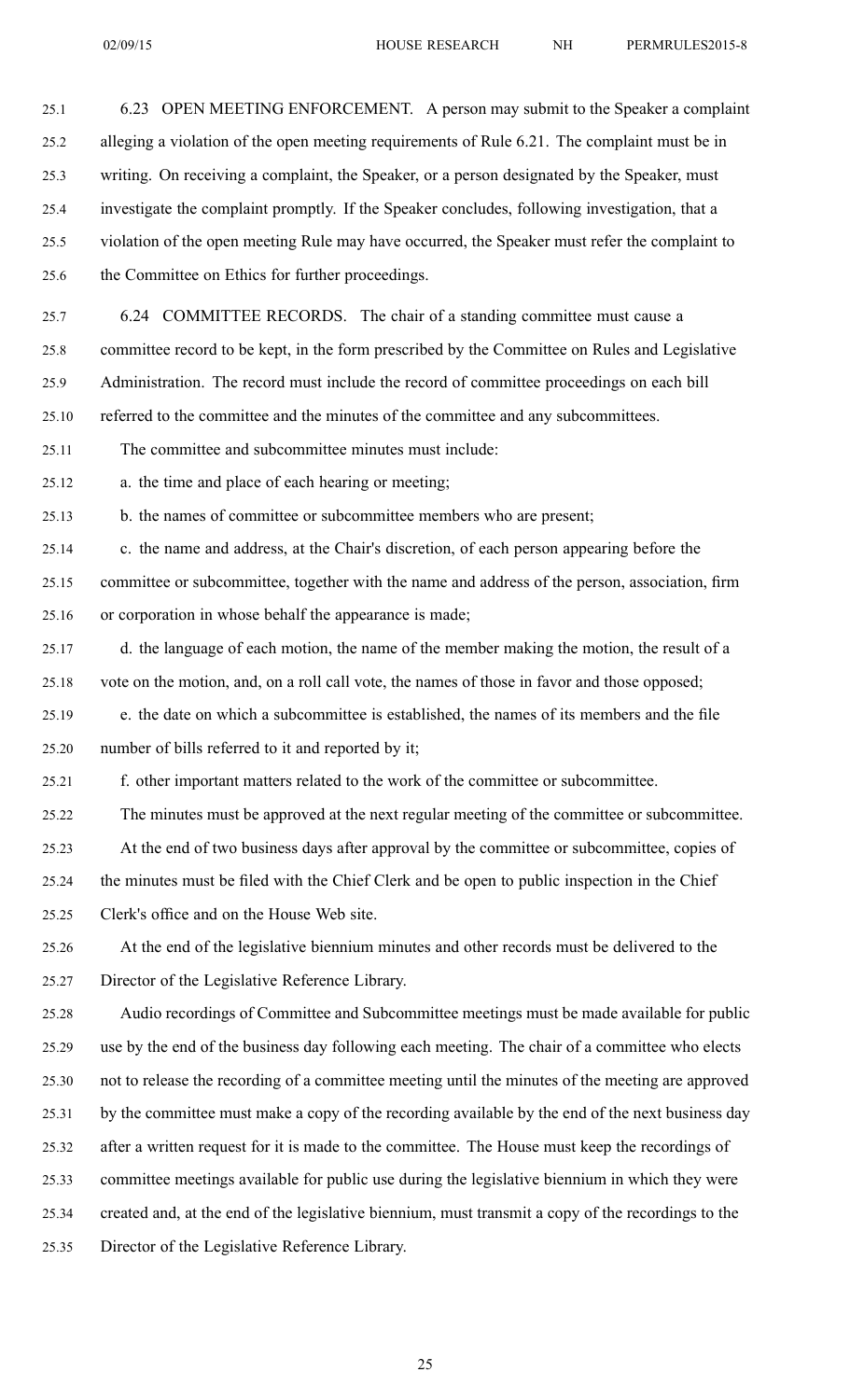26.1 The Legislative Reference Library must keep committee records and recordings available for 26.2 public use under its rules for eight years after the end of the legislative biennium during which the 26.3 materials were created and then may preserve or dispose of the recordings as the Library sees fit. 26.4 A person may obtain <sup>a</sup> copy of <sup>a</sup> recording during the legislative biennium in which it is 26.5 created by paying <sup>a</sup> fee determined by the House Controller to cover the cost of preparing the 26.6 copy. A person may obtain <sup>a</sup> copy of <sup>a</sup> recording while it is kept in the Library by paying <sup>a</sup> 26.7 fee determined by the House Controller to cover the cost of preparing the copy. A person may 26.8 obtain <sup>a</sup> copy of <sup>a</sup> page of committee minutes or other records for <sup>a</sup> fee determined by the House 26.9 Controller to cover the cost of preparing the copy. A copy of <sup>a</sup> recording must be provided free to 26.10 <sup>a</sup> member or staff of the House upon reques<sup>t</sup> for use in legislative business.

26.11 Testimony and discussion preserved under this Rule are not intended to be admissible in <sup>a</sup> 26.12 court or administrative proceeding on an issue of legislative intent.

26.13 6.30 COMMITTEE REPORTS. The House must adopt or reject <sup>a</sup> committee repor<sup>t</sup> on <sup>a</sup> bill 26.14 or resolution without amendment.

26.15 The chair of <sup>a</sup> standing committee reporting to the House on <sup>a</sup> bill or resolution must use the 26.16 form provided for committee reports. Each bill or resolution must be reported separately. The 26.17 repor<sup>t</sup> must state the action taken by the committee and the date of the action. The repor<sup>t</sup> must 26.18 be authenticated by the signature of the chair.

26.19 Before <sup>a</sup> committee reports favorably on <sup>a</sup> bill or resolution, the chair must see that the form of 26.20 the bill or resolution conforms to these Rules and the Joint Rules of the House and Senate.

26.21 Except during the last seven legislative days in <sup>a</sup> year, the committee repor<sup>t</sup> and any minority 26.22 repor<sup>t</sup> must be submitted to the Chief Clerk at least four hours before the convening of the daily 26.23 session. The Committee on Rules and Legislative Administration may repor<sup>t</sup> at any time.

26.24 6.31 SUBSTITUTION OF BILLS. A standing or special committee or division or its 26.25 members must not repor<sup>t</sup> <sup>a</sup> substitute for <sup>a</sup> bill referred to the committee or division if the 26.26 substitute relates to <sup>a</sup> different subject, is intended to accomplish <sup>a</sup> different purpose, or requires <sup>a</sup> 26.27 title essentially different from that of the bill referred. If the House is advised that <sup>a</sup> substitute bill 26.28 reported to the House violates this Rule, the repor<sup>t</sup> must not be adopted.

26.29 6.32 MINORITY REPORTS. A minority repor<sup>t</sup> must be made separately from the majority 26.30 repor<sup>t</sup> and must be considered before the majority report. If the minority repor<sup>t</sup> is adopted the 26.31 majority repor<sup>t</sup> must not be considered. If the minority repor<sup>t</sup> is not adopted the majority repor<sup>t</sup> 26.32 must then be considered.

26.33 6.40 REPORTS OF CONFERENCE COMMITTEES. A conference committee may repor<sup>t</sup> 26.34 at any time and may meet during <sup>a</sup> daily session of the House without leave. A conference 26.35 committee repor<sup>t</sup> must be electronically available or printed.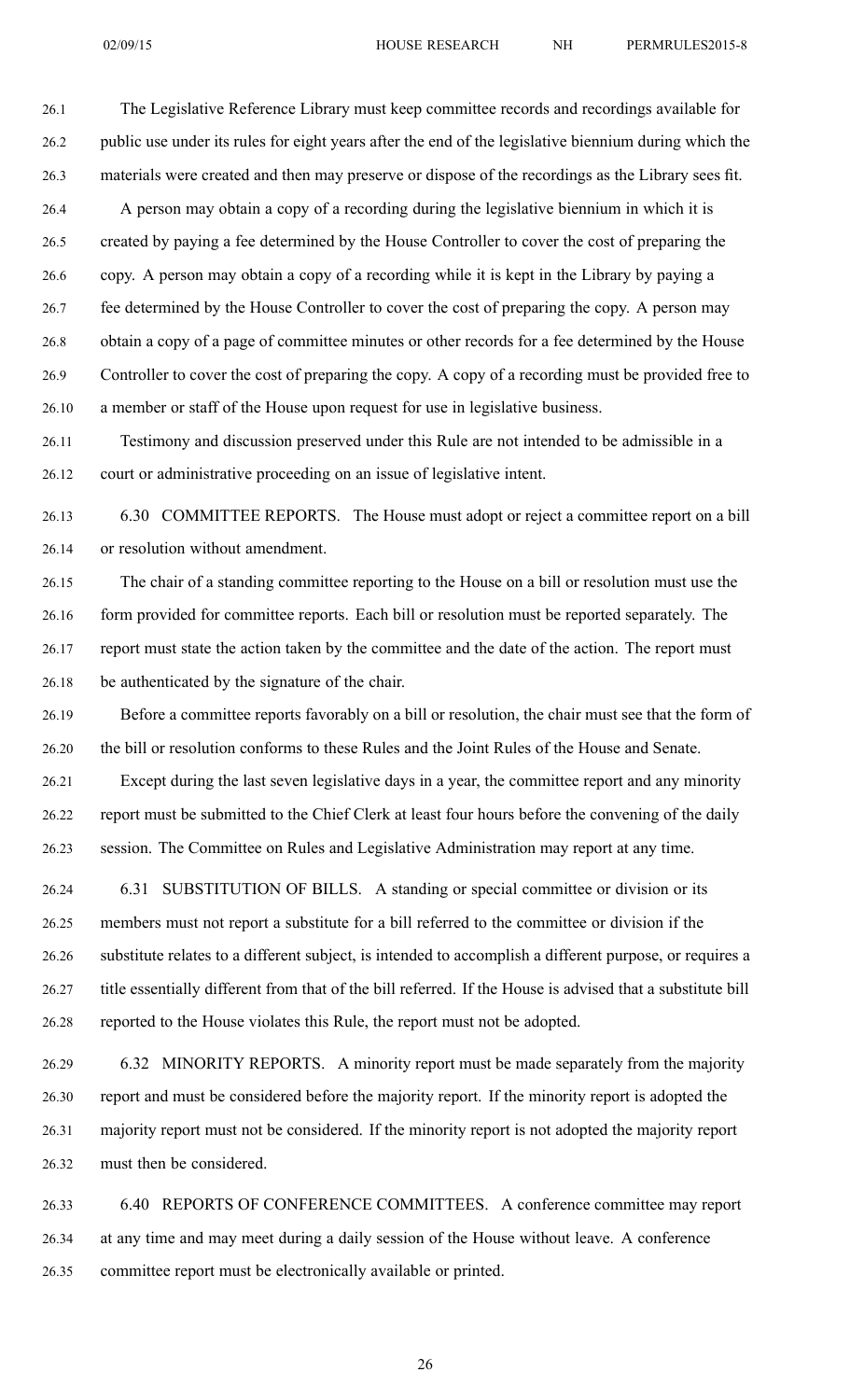| 27.1  | A conference committee report must include only subject matter contained in the House or             |
|-------|------------------------------------------------------------------------------------------------------|
| 27.2  | Senate versions of the bill for which that conference committee was appointed, or like subject       |
| 27.3  | matter contained in a bill passed by the House or Senate. The member presenting the conference       |
| 27.4  | committee report to the House must disclose all substantive changes from the House version           |
| 27.5  | of the bill.                                                                                         |
| 27.6  | 6.50 COMMITTEE OR DIVISION REPORT LAID OVER. The report of any committee or                          |
| 27.7  | division may be laid over one day and printed in the Journal, if so ordered by the House.            |
| 27.8  | <b>ARTICLE 7 - OFFICERS OF THE HOUSE</b>                                                             |
| 27.9  | DUTIES AND PRIVILEGES OF THE SPEAKER. The Speaker must preside over the<br>7.01                      |
| 27.10 | House and has all the powers and duties of the presiding officer.                                    |
| 27.11 | The Speaker must preserve order and decorum. The Speaker may order the lobby or galleries            |
| 27.12 | cleared in the case of disorderly conduct or other disturbance.                                      |
| 27.13 | Except as otherwise provided by rule or law, the Speaker has general control of the Chamber          |
| 27.14 | of the House and of the corridors, passages and rooms in the Capitol and State Office Building       |
| 27.15 | under the jurisdiction of the House.                                                                 |
| 27.16 | The Speaker must sign all acts, addresses, joint resolutions, writs, warrants and subpoenas of       |
| 27.17 | the House or issued by order of the House. The Speaker must sign all abstracts for the payment of    |
| 27.18 | money from funds appropriated by the Legislature to the House; but money must not be paid            |
| 27.19 | unless the abstract is also signed by the Controller of the House. Abstracts for compensation of     |
| 27.20 | members must be signed by the Chief Clerk pursuant to law.                                           |
| 27.21 | The Speaker must appoint the Chief Sergeant at Arms or must designate that officer from              |
| 27.22 | among the Sergeants at Arms elected by the House or appointed by the Committee on Rules and          |
| 27.23 | Legislative Administration.                                                                          |
| 27.24 | When an elected office of the House becomes vacant, the Speaker must designate a person              |
| 27.25 | to exercise the powers and discharge the duties of the office as necessary until a successor is      |
| 27.26 | elected by the House.                                                                                |
| 27.27 | 7.02 SUCCESSOR IN OFFICE OF SPEAKER. When the office of Speaker becomes vacant,                      |
| 27.28 | the Chair of the Committee on Rules and Legislative Administration has the powers and must           |
| 27.29 | discharge the duties of the office as necessary, until a Speaker is elected by the House or until a  |
| 27.30 | speaker-designate is selected as provided in this Rule. The House must elect a Speaker when the      |
| 27.31 | House is next called to order. If the Legislature is not in session, within 30 days after the office |
| 27.32 | of Speaker becomes vacant the Committee on Rules and Legislative Administration must meet            |
| 27.33 | and select a speaker-designate to exercise the powers and discharge the duties of the office as      |
| 27.34 | necessary until a Speaker is elected by the House.                                                   |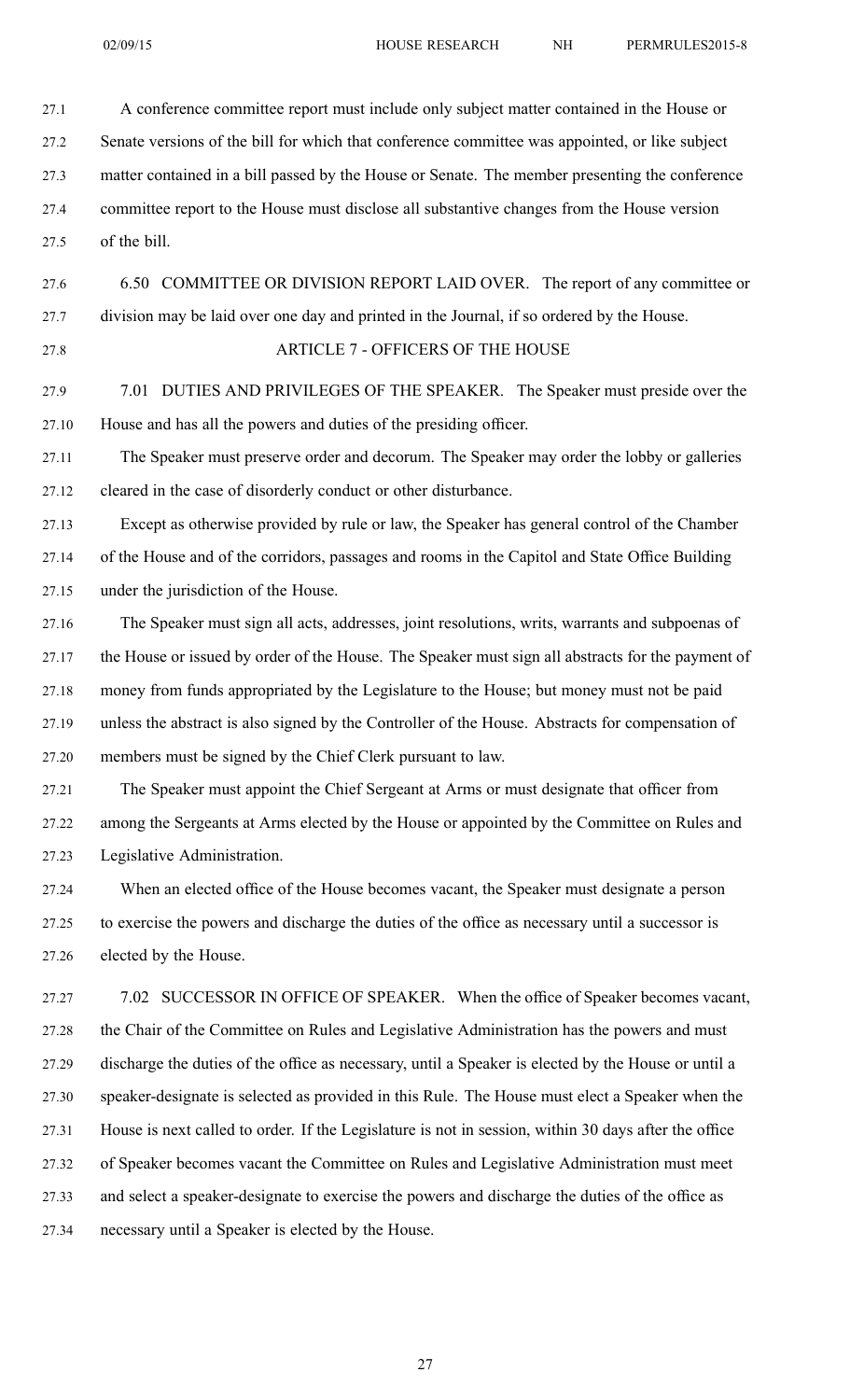28.1 7.05 SPEAKER PRO TEMPORE. The Speaker must appoint one or more members as

28.2 Speaker pro tempore. A Speaker pro tempore must preside in the Speaker's absence. In the 28.3 absence of the Speaker and <sup>a</sup> Speaker pro tempore, <sup>a</sup> member selected by the Speaker must 28.4 preside until the Speaker or Speaker pro tempore returns.

28.5 7.06 SPEAKER EMERITUS. Any current member having served the House in the capacity 28.6 of Speaker will, subsequent to that service, be known as Speaker Emeritus, and may perform such 28.7 ceremonial functions and duties as assigned by the Speaker.

28.8 7.10 DUTIES OF CHIEF CLERK. The Chief Clerk has general supervision of all clerical 28.9 duties pertaining to the business of the House. The Chief Clerk must perform, under the direction 28.10 of the Speaker, all the duties of the office of Chief Clerk. The Chief Clerk must keep records 28.11 showing the status and progress of all bills, memorials and resolutions.

28.12 During <sup>a</sup> temporary absence of the Chief Clerk, the First Assistant Chief Clerk has all the usual 28.13 responsibilities of the Chief Clerk and may sign the daily journal, enrollments, abstracts and 28.14 other legislative documents.

28.15 The Chief Clerk must supervise the engrossmen<sup>t</sup> and enrollment of bills. The Chief Clerk 28.16 must see that <sup>a</sup> record is kept, by file number, of the bills introduced in the House that passed 28.17 both houses and are enrolled.

28.18 The Chief Clerk must ensure that locations accessible to the public are available to pos<sup>t</sup> <sup>a</sup> list 28.19 of committee and subcommittee meetings and any other announcements or notices the House 28.20 may require.

28.21 The Index Clerk, supervised by the Chief Clerk, must prepare an index in which bills may be 28.22 indexed by topic, number, author, subject, section of the statutes amended, committees, divisions, 28.23 and any other method that will make it <sup>a</sup> complete and comprehensive index.

28.24 The index must be open for public inspection during the legislative session and must be printed 28.25 in the permanen<sup>t</sup> Journal.

28.26 7.20 DUTIES OF THE SERGEANT AT ARMS. The Sergeant at Arms must carry out all 28.27 orders of the House or the Speaker and perform all other services pertaining to the office of 28.28 Sergeant at Arms, including: maintaining order in the Chamber and other areas used for the 28.29 business of the House and its committees and divisions and members; supervising the entering 28.30 and exiting from the Chamber and the other areas; and promptly delivering messages.

## 28.31 ARTICLE 8 - ADMINISTRATION OF THE HOUSE

28.32 8.01 BUDGET AND FINANCIAL AFFAIRS. The House Controller must prepare <sup>a</sup> 28.33 biennial budget for the House. The budget must be approved by the Committee on Rules and 28.34 Legislative Administration before it is submitted to the State Government Finance and Veterans 28.35 Affairs Committee. By the 15th day of April, July, October, and January of each year, the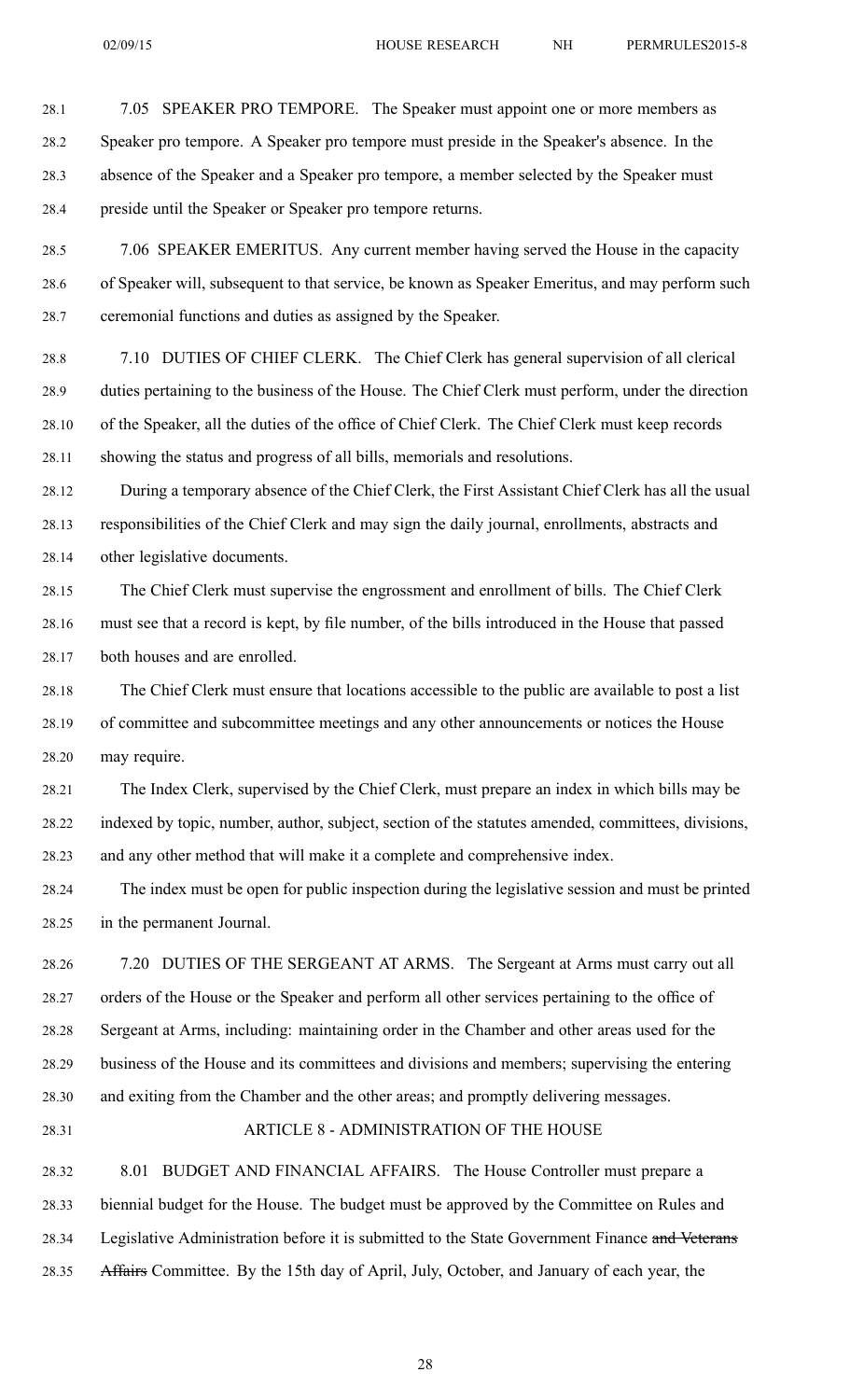29.1 Controller must submit <sup>a</sup> detailed repor<sup>t</sup> of House expenditures during the previous quarter to the 29.2 Speaker and the Committee on Rules and Legislative Administration.

29.3 The House Controller must arrange for the purchase of goods and services for the House. 29.4 The Controller must seek the lowest possible prices consistent with satisfactory quality and 29.5 dependability. A contract of the House, or an amendment to <sup>a</sup> contract, authorizing an expenditure 29.6 of more than \$500 must be signed by the Speaker or the Controller. A contract, or an amendment 29.7 to <sup>a</sup> contract, authorizing an expenditure of up to \$500 may be executed by an employee 29.8 authorized and directed in writing by the Controller to act for the Controller on the contract or 29.9 contracts of its type. A contract or amendment to <sup>a</sup> contract entered into in violation of this Rule 29.10 is not binding on the House. The House Controller must consult with an adaptive technology 29.11 exper<sup>t</sup> to identify commercially available upgrades for computers and Internet technology that are 29.12 compatible with adaptive speech technology prior to purchasing upgrades.

29.13 Employees of the House must be reimbursed for actual expenses in the same manner as state 29.14 employees.

29.15 During session, for travel away from the Capitol, members must be reimbursed for actual 29.16 expenses, in addition to per diem expense allowances, in the manner and amount prescribed by 29.17 the Committee on Rules and Legislative Administration.

29.18 8.02 MEMBER OFFICES. Members not seeking re-election are required to vacate their 29.19 House offices by December 1 of their last year of service. Members who are not re-elected are 29.20 required to vacate their House offices by December 15 of their last year of service. The Sergeants 29.21 Office will arrange usable space for these members after their offices are vacated, if requested to 29.22 do so, and shall accommodate all serving members in the event of <sup>a</sup> special session.

29.23 8.10 COMMITTEE AND DIVISION BUDGETS AND EXPENSES. The Committee on 29.24 Rules and Legislative Administration must establish <sup>a</sup> budget for each standing committee and 29.25 division of the House for expenses incurred by the committee or division, its members, and its 29.26 staff in conducting its legislative business. Per diem expense allowances paid to members during 29.27 sessions or at times set by the Speaker or the Committee on Rules and Legislative Administration 29.28 must not be charged against the budget. A committee or division must not incur expenses 29.29 in excess of its authorized budget.

29.30 All charges against the committee or division budget must be approved by the chair before 29.31 paymen<sup>t</sup> is made.

29.32 8.20 APPOINTMENT OF EMPLOYEES. The Committee on Rules and Legislative 29.33 Administration must designate the position of and appoint each employee of the House and set the 29.34 compensation of each officer and employee. A record of the appointments, including positions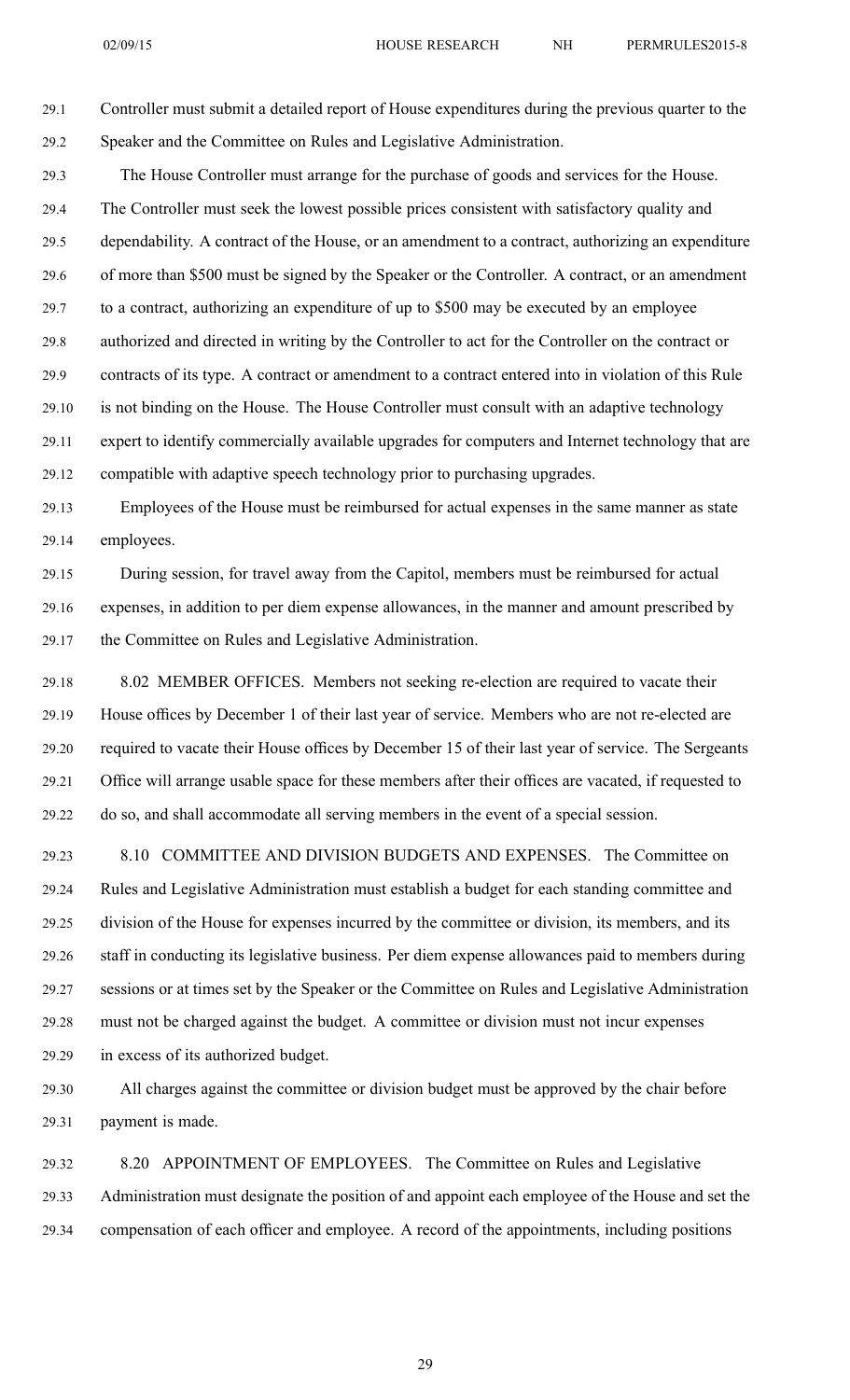02/09/15 HOUSE RESEARCH NH PERMRULES2015-8

30.1 and compensation, must be kept in the office of the House Controller and must be available 30.2 for inspection by the public. 30.3 The Committee on Rules and Legislative Administration must establish the procedure for 30.4 filling employment vacancies when the Legislature is not in session. 30.5 An employee of the House may be assigned to other duties, suspended or discharged at any 30.6 time by the Committee on Rules and Legislative Administration. 30.7 8.30 LEGAL REPRESENTATION. An employee of the nonpartisan House Research 30.8 Department may not represen<sup>t</sup> the House or its members as counsel of record, in <sup>a</sup> judicial or 30.9 administrative proceeding. 30.10 ARTICLE 9 - CONDUCT 30.11 9.01 CODE OF CONDUCT. The Committee on Rules and Legislative Administration, after 30.12 receiving the recommendation of the Committee on Ethics, must establish and maintain <sup>a</sup> code 30.13 of conduct for members, officers and employees of the House. 30.14 9.05 CAMPAIGN ACTIVITIES. An employee of the House must not participate in

30.15 campaign activity during working hours. An employee must not be obliged to participate in 30.16 campaign activities as <sup>a</sup> condition of employment. A member is not an employee of the House for 30.17 purposes of this Rule. House equipment must not be used for campaign activities. The Committee 30.18 on Rules and Legislative Administration must define the terms of and implement this Rule.

30.19 9.10 SOLICITATIONS DURING LEGISLATIVE SESSION. During regular or special 30.20 session, <sup>a</sup> member of the House, <sup>a</sup> political party caucus, the member's principal campaign 30.21 committee, <sup>a</sup> political committee with the member's name or title, or <sup>a</sup> committee authorized by 30.22 the member that benefits the member, must not solicit or accep<sup>t</sup> <sup>a</sup> contribution from <sup>a</sup> registered 30.23 lobbyist, corporation, labor union, political committee, dissolving principal campaign committee, 30.24 political fund, or <sup>a</sup> tribal organization.

30.25 A member must not accep<sup>t</sup> compensation for lobbying.

30.26 9.20 ACCEPTANCE OF AN HONORARIUM BY A MEMBER. A member must not 30.27 accep<sup>t</sup> an honorarium for <sup>a</sup> service performed for an individual or organization that has <sup>a</sup> direct 30.28 interest in the business of the House, including, but not limited to, <sup>a</sup> registered lobbyist or an 30.29 organization <sup>a</sup> lobbyist represents. The term "honorarium" does not include reimbursement for 30.30 expenses incurred and actually paid by <sup>a</sup> member in performing <sup>a</sup> service.

30.31 Alleged violations of this Rule must be referred to the Committee on Ethics under Rule 6.10. 30.32 If the Committee on Ethics finds that an honorarium was accepted in violation of this Rule, the 30.33 Committee must direct its return. If it is not returned, the committee may recommend disciplinary 30.34 action under Rule 6.10.